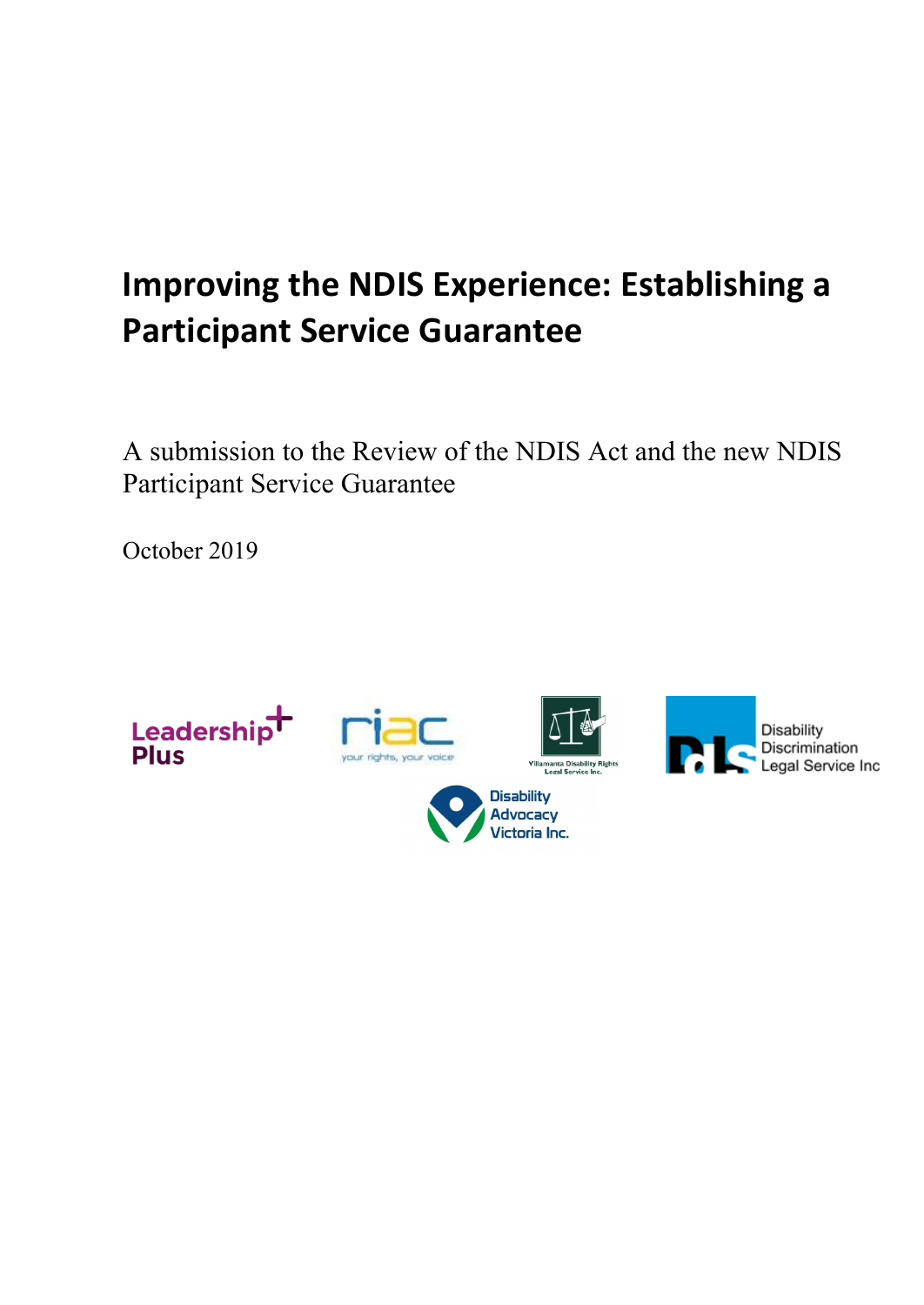This submission is prepared by The Rights Information and Advocacy Centre Inc. (**RIAC**) and is supported by Villamanta Disability Rights Legal Service, the Disability Discrimination Legal Service and Leadership Plus.

#### **About RIAC**

RIAC is a not for profit organisation empowering communities across 22 local government areas operating throughout central and north western Victoria, Geelong and southern NSW, providing information and advocacy support to individuals, families, carers and communities.

RIAC is funded by the Commonwealth and Victorian Governments to provide issue based individual and systemic advocacy assistance to people living with a disability.

RIAC is also funded for the National Disability Insurance Scheme Appeals Program, which plays an important role in ensuring that National Disability Insurance Scheme (NDIS) decisions are fair and robust.

RIAC has been involved in the NDIS since implementation in the Barwon region in 2013. RIAC has been informed by our work and engagement with people with disabilities, their families and community sector organisations of the various challenges surrounding NDIS Planning.

#### **Reference Items**

We will address the following topics relating to:

- A. NDIA Service Standards;
- B. Getting Started: Eligibility and Application;
- C. Planning Processes 1: Creating your plan;
- D. Planning Processes 2: Using and reviewing plans;
- E. Appealing a decision by the NDIA;
- F. Removing red tape from the NDIS;
- G. Plan Amendments;
- H. Additional Information.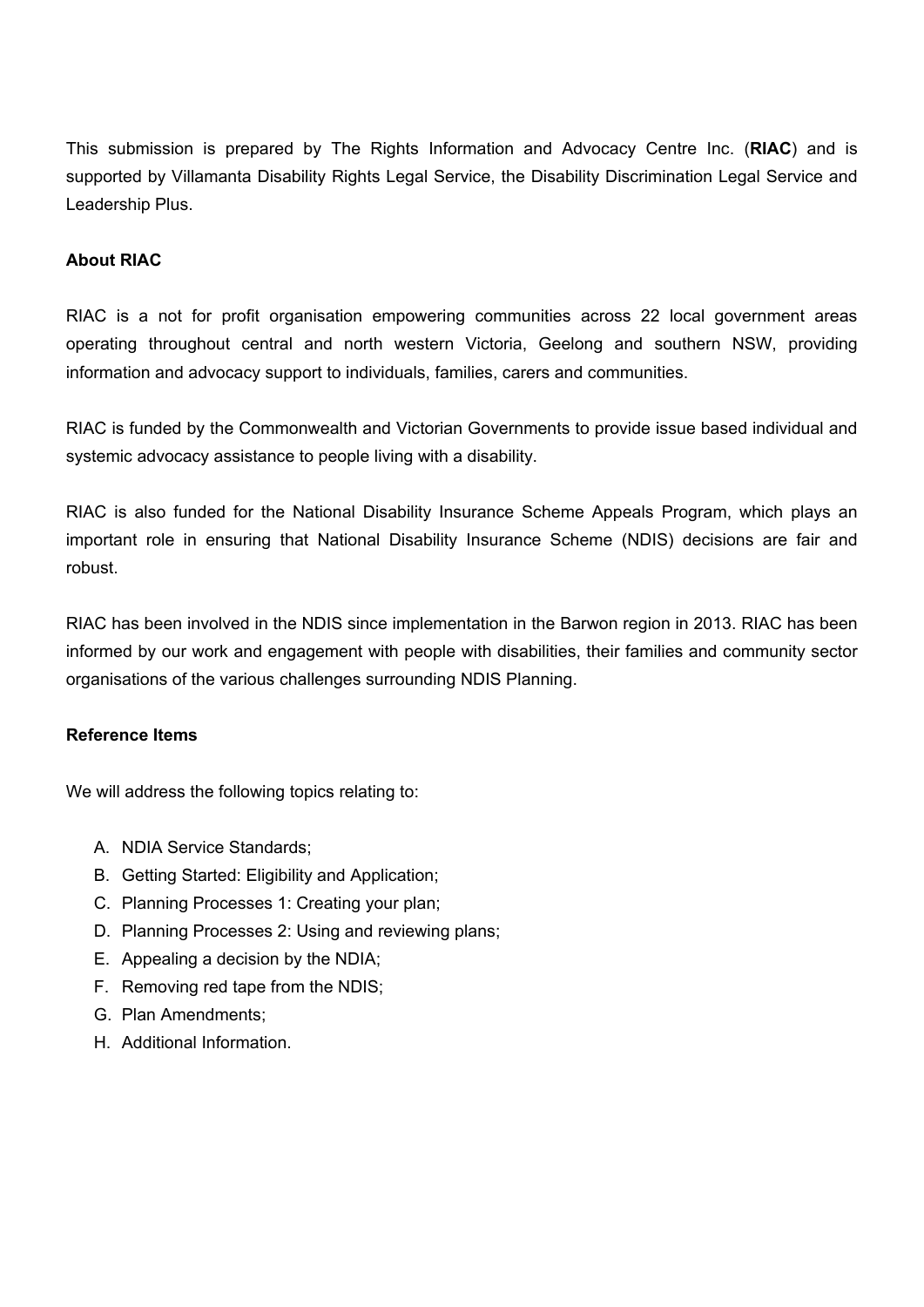# **A. NDIA Service Standards**

| <b>Principle</b>               | <b>Description</b>                                                                                                                                                                                                                          |
|--------------------------------|---------------------------------------------------------------------------------------------------------------------------------------------------------------------------------------------------------------------------------------------|
| Timely                         | The NDIS process will be easier to understand and use, enabling<br>decisions about access, planning and review to happen promptly.                                                                                                          |
| Engaged                        | The NDIA engages with people with disability, their family, carers and<br>other support persons when developing operating procedures and<br>processes.                                                                                      |
| Expert                         | NDIA staff have a high level of disability training and understand the<br>impact particular disabilities have on people's lives. They understand<br>what supports are most effective for a person's disability.                             |
| Connected                      | The NDIA works well with governments, mainstream services (such as<br>health, education, justice services), disability representative groups and<br>providers to ensure people with disability have coordinated and<br>integrated services. |
| Valued                         | Participants, their families, carers and other support persons feel valued<br>in their interaction with the NDIS, and know where to go if they need<br>further assistance                                                                   |
| Decisions are made<br>on merit | The NDIA acts in a transparent, informative and collaborative spirit so<br>that participants understand why decisions are made.                                                                                                             |

# Possible principles for NDIA service standards

#### *1. Which of the above principles do you think are important for the NDIA to adhere to, and why?*

The NDIA should be consistently adhering to all of the principles identified in the proposed Service standards. We believe it is critical that these standards are implemented during the planning experience for participants. If the service in this key area improves it can prevent the increasing amount of review requests and complaints relating to this process. Quality plans can prevent the need for as many reviews and will save the sector time, money and resources.

We respond to each of the proposed service standards below with some key consideration points.

- *Timely*:
	- $\circ$  If the standard NDIA plan is 12 months, an internal review request of a plan should be determined within 3 months of submitting the review. Under no circumstances should the review request outlast the plan.
	- $\circ$  Long review wait times can result in participants under-utilising and ineffectively using a plan. The support in question of review can often impact the implementation of the remainder of the plan.
	- $\circ$  Participants should be contacted within 30 days of submitting an internal review request for an opportunity to provide further information the NDIA identifies that may assist their review. Once the additional information has been received an outcome should be determined within 30 days. Under exceptional circumstances this time frame may need to be extended and consultation with the participant must occur.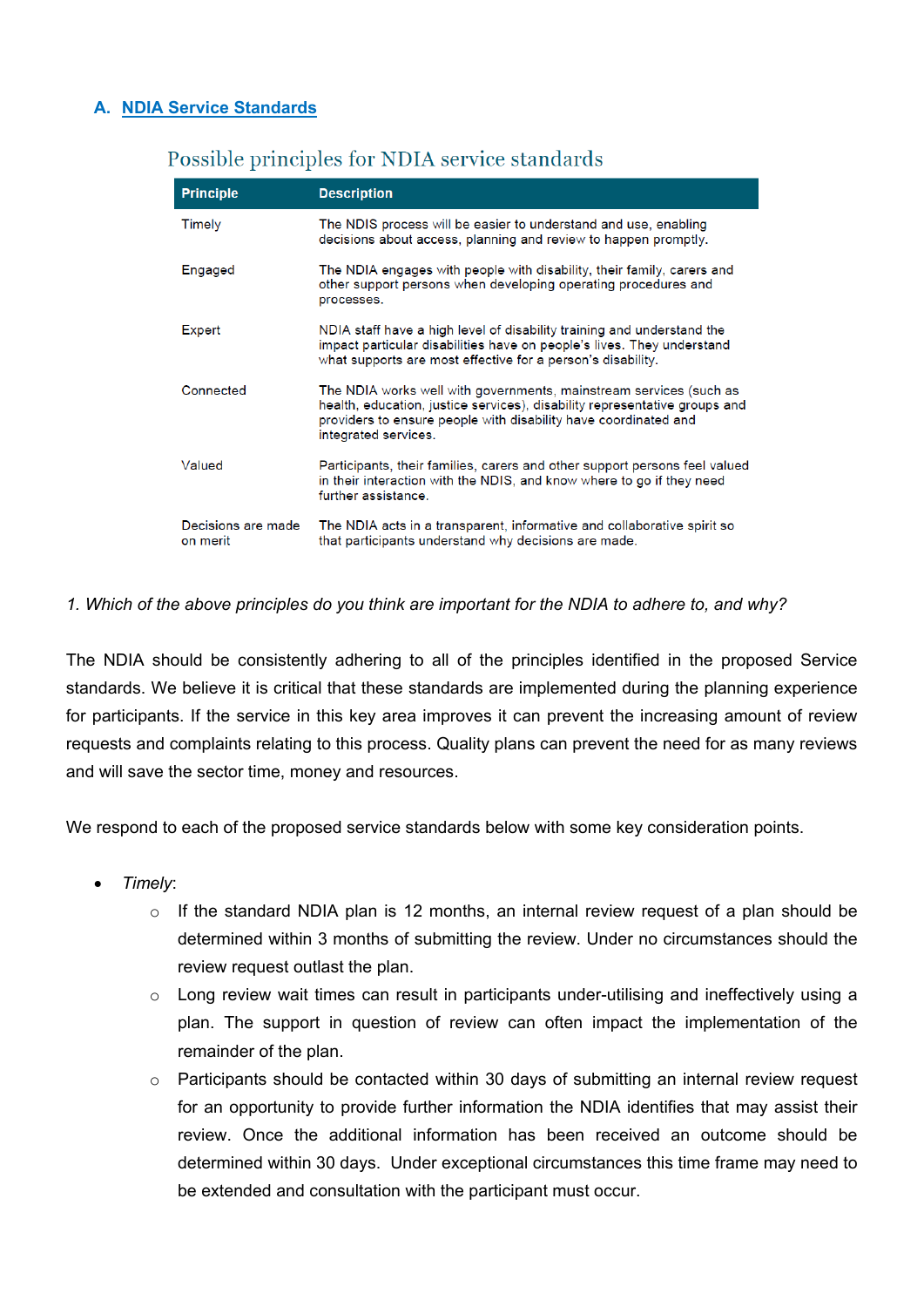$\circ$  It is important to ensure plans are correct initially to prevent reviews, therefore the NDIA needs to ensure quality time is invested in building plans – recommendations are provided within this submission to ensure quality plans are prepared.

# • *Engaged*

- o Increased resources should be directed to ensuring participants are actively engaged through each stage of the planning process for their NDIS Plan.
- $\circ$  This should include draft plans and time for participants to engage with a planner and vice versa to ensure any misunderstandings can be clarified and any errors can be corrected.
- $\circ$  When avoidable errors are made at the planning process the effects can be devastating for participants and vital supports may be omitted. Consultation is critical to avoid this.
- o Currently the system is not user friendly for people with disabilities to navigate on their own.
- $\circ$  The effect of these inefficiencies with engagement is causing unnecessary strain on the Advocacy system.

# Case study:

*An important report relating to a participant regarding continence products was not considered by an NDIA planner and therefore continence products were not included in the plan despite this being funded for the previous four NDIS plans. The family were not able to resolve this issue with their Local Area Coordinator and after submitting an Internal Review they waited for 2 months before seeking advocacy assistance from RIAC. Once RIAC became involved, this internal review was escalated and it was acknowledged this was an error and the continence products were quickly included in the plan. The family has been out of pocket for 2 months paying for continence products which they struggled to afford for the participant. The planner has then said they need to "follow up with finance" to seek reimbursement. It has been a further 3 months and there has been no reimbursement from NDIA finance.* 

This is one of many examples where advocacy services have been required unnecessarily as a result of a review system which is not user friendly for families, let alone anyone with a disability and of a finance system which is almost impossible to get answers from.

# • *Expert:*

- o The NDIA and Local Area Coordinator (LAC) staff need to be have a high level of disability training and need to be trained in Trauma Informed Practices.
- $\circ$  The NDIA also needs to respect the expert evidence which is submitted from participants to inform their supports.
- $\circ$  It is unacceptable for NDIA planners to make assumptions from reports- experts should be consulted to avoid any misunderstandings. The NDIA planner has often never met the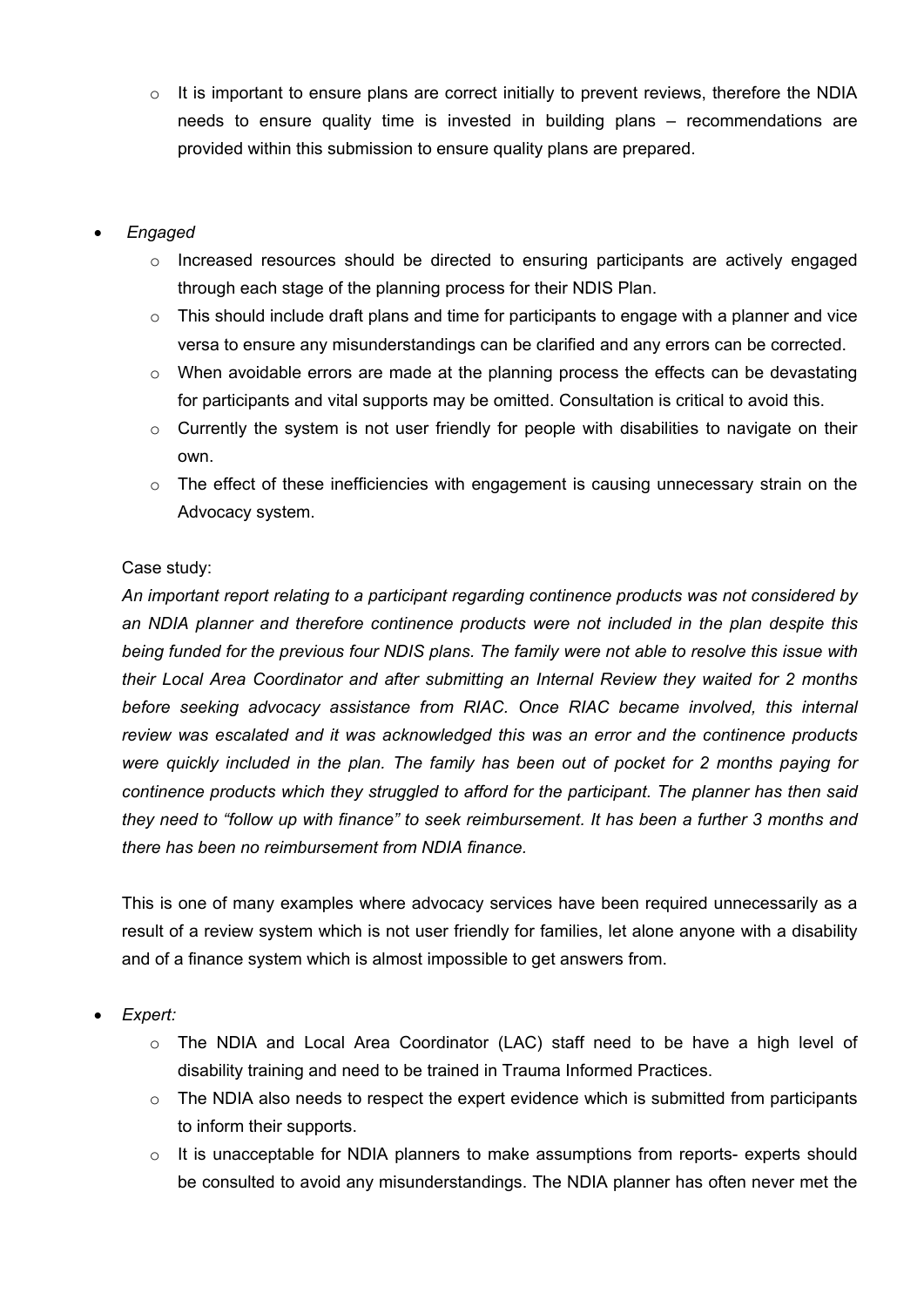participant, yet they are making decisions which impact their level of supports and quality of life.

- $\circ$  The true experts for a participant are the participant themselves, their family and supports. This should be respected as a significant part of the planning process as it is underpinned in the current *NDIS Act*.
- $\circ$  NDIA staff should also be working with participants who have an appropriate level of training and understanding of the disability and resulting impact.
- $\circ$  To provide a greater level of service the NDIA could form specialist departments for managing particular disability categories.

# • *Connected:*

- $\circ$  The NDIA's 1800 number does not enable participants to feel connected. If a participant has a plan they should have a direct "plan manager" within the NDIA.
- $\circ$  Participants are not supported to be connected with "mainstream" services. When the NDIA decides to no longer fund supports there is no coordination to ensure the participant is supported.
- $\circ$  If there is a dispute over whether a support should be funded between the NDIA and mainstream supports it is always the participant requiring the support who is left without the support while funding disputes are being resolved. The participant should be supported until the funding issues are resolved.
- o Participants are not feeling connected with the LAC model because of the intense workload LAC's have
- *Valued:*
	- o Consistent feedback we receive from participants is they do not feel valued as a result of the high staff turnover of LAC's and the workload strain the LAC's and NDIA staff repeatedly communicate they are experiencing.
	- o Vulnerable participants are being expected to manage their NDIS Plan with the support of LAC's and no Support Coordinator.
	- o Due to the workload of LAC's the required level of support is not being offered and therefore participants are not feeling valued at any point of their experience with the NDIA.
	- o Expert reports are being disregarded and participants are not feeling 'listened to'.
	- $\circ$  Advocates repeatedly hear from participants they want to "give up" and the NDIA is increasing the severity of their mental health impairment.
	- o We are also receiving reports of increased carer burnout from families who are constantly advocating for the children.
- *Decisions are made on merit:*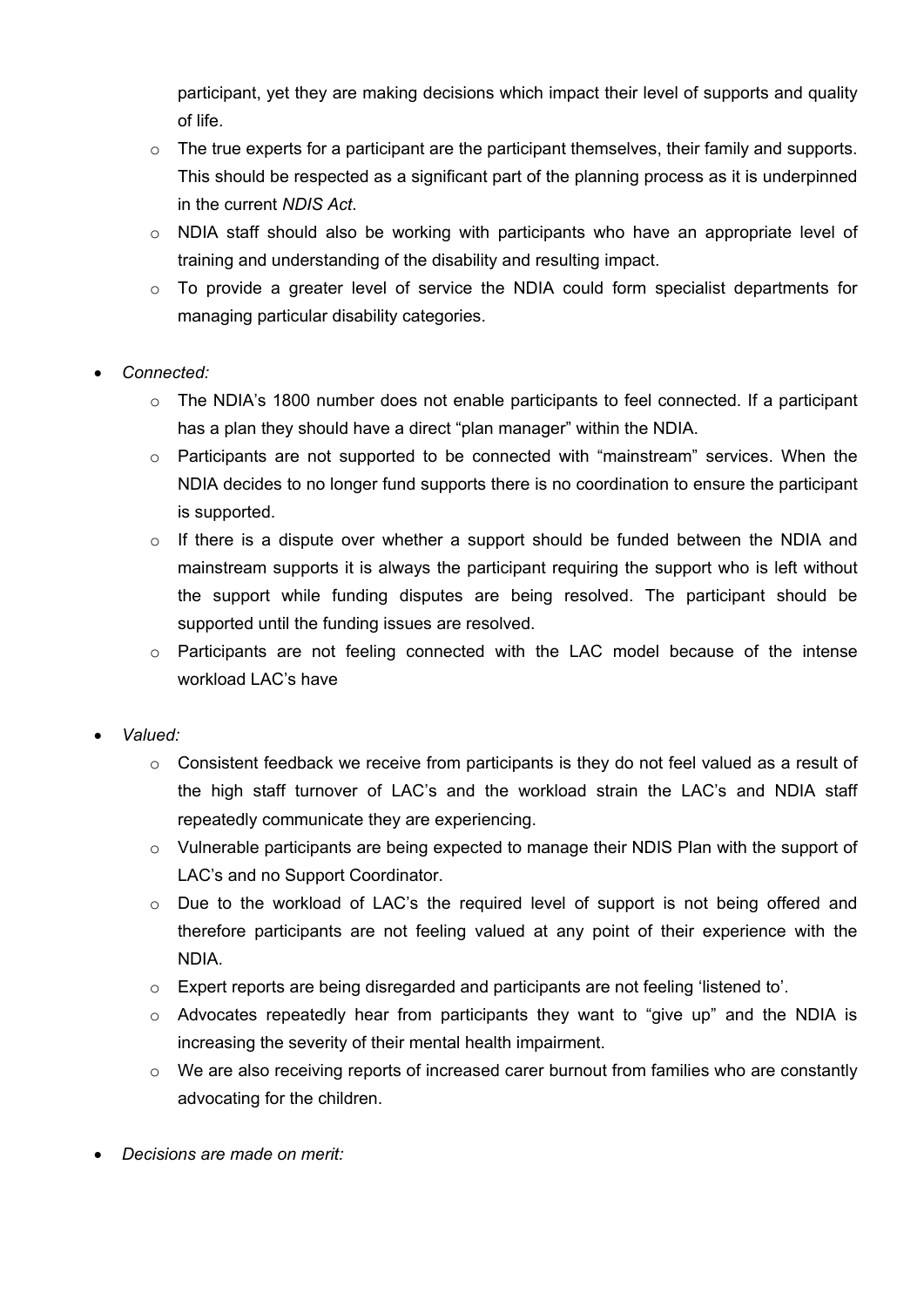- o At the External Appeals Administrative Appeals Tribunal (AAT) stage we witness positive outcomes for participants. The NDIA resolutions team work well to collaborate and come to a reasonable outcome where a participant is satisfied.
- o Participants should not have to navigate their way with an advocate to get to the AAT to receive a reasonable outcome. These outcomes should be arranged at the initial planning stage.
- $\circ$  Much more training should be implemented to planners to avoid plans which participants are constantly seeking to appeal. This will save time and resources managing appeals for the sector.
- *Accessible:*
	- $\circ$  The system requires a lot more work in order to be accessible for participants with disability and especially representatives of minority groups.
	- $\circ$  The planning process, reviews process and complaints process are not user friendly for people with disability period and many participants rely on using their funded supports to advocate for them, submit complaints and follow up administrative errors with their plan. As a result of these challenges the advocacy sector is under significant strain and is unable to keep up with the demand for NDIA advocacy - the workload is currently unsustainable.

# *2. In your experience with the NDIA, do you think they fulfilled the above principles? If not, how are they falling short?*

We are consistently witnessing examples of the NDIA not fulfilling the proposed principles in the NDIA Service Standards. See *APPENDIX A RIAC's Submission to the Joint Standing Committee on the National Disability Insurance Scheme (NDIS): NDIS Planning, 6 September 2019*. To avoid repetition Appendix A should be read in conjunction with this Submission as it includes relevant issues and recommendations.

*3. Do you have any ideas on how we can measure how well NDIA has delivered on each of the principles?*

The percentage of cases which go to the AAT and are settled by agreement at the AAT is significant in comparison to the number of matters which progress to final hearing at the AAT. From our agencies' experience cases are being settled at the AAT with the NDIS providing the supports requested to the participants because they are deemed reasonable and necessary. This shows that there are significant issues occurring at the planning and initial review stages. If the NDIA was operating with better quality plans then the number of AAT settlements would be reduced.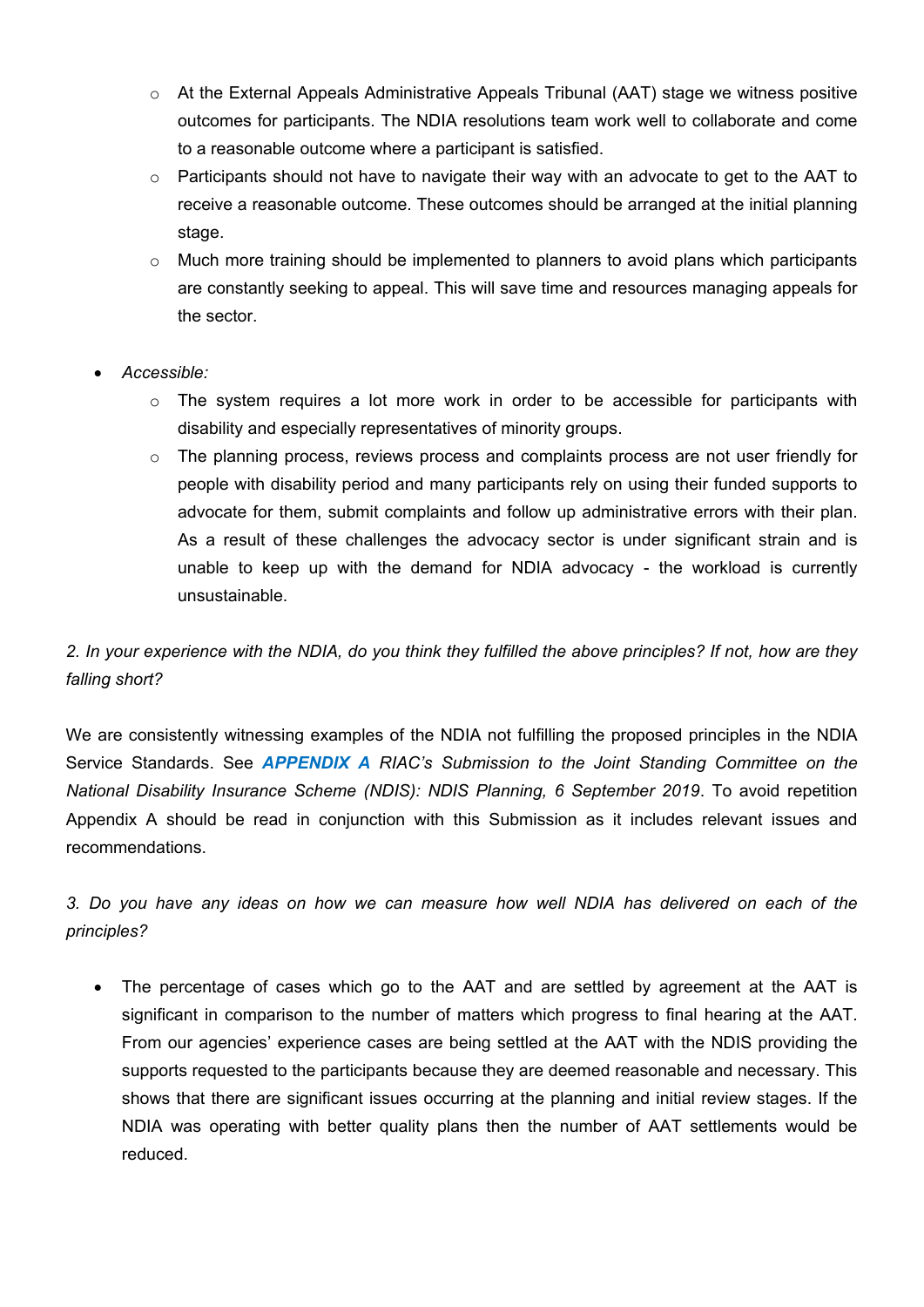- Surveys to participants currently the questions asked to participants in plan meetings do not give enough depth for understanding the issues. As an examples "does the NDIS give you more support?" This question has a yes or no response and does not give an opportunity for any further information. Surveys which give valuable insight would be more appropriate for measurement.
- If there are legislated time frames, measurement against the implementation of these timeframes is critical, and results should be made publically available.

# **B. Getting Started: Eligibility and Application**

*What are some of the significant challenges faced by NDIS participants in the access process?*

- Vulnerable participants needing support to make access requests -support services are limited and often have long wait lists due to demand.
- Access requests rejected without appropriate explanation already the NDIA is not transparent and feels adversarial to people with disability
- Cost of reports
- Lack of understanding from allied health professionals of the NDIA access process and using the necessary language
- Support getting the appropriate allied health evidence
- Eligibility requests being rejected and no other services available or significant wait lists, especially for psychosocial disability.

*The NDIS Act currently requires the NDIA to make a decision on an access request within 21 days from when the required evidence has been provided. How long do you think it should take for the NDIA to make an access decision?*

• 21 days is reasonable however the NDIA rarely adhere to this legislated timeframe without any explanation to participants. From the very beginning people risk becoming disengaged by the long wait times.

*Recommendations* 

- If there is a legislated timeframe this must be followed by the NDIA and if breached, there must be consequences for the NDIA. This data should also be collected and reported to the public.
- Increasing the staffing cap to ensure there are adequate planners and decision makers to implement the legislation.
- Ensuring people have support when making access requests and providing a clear explanation about why an access request has been rejected to give the person an opportunity to re-apply with additional evidence and support to do this.
- Increased community workers to support access requests.
- Increased services available for people who do not meet the access requirements.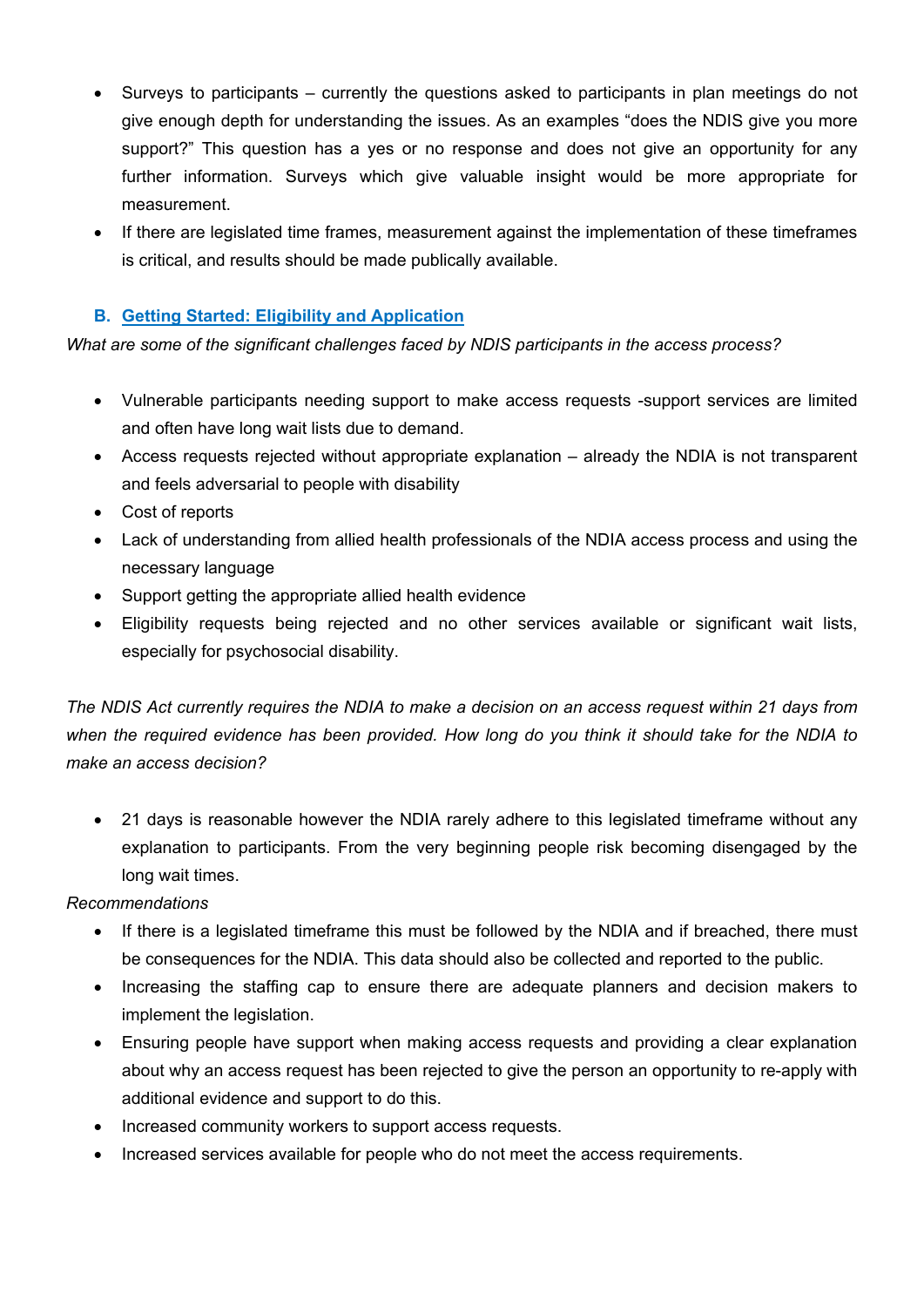Making access request forms more accessible and flexibility when working with vulnerable people

Case Study: *A RIAC Advocate from the Aboriginal and Torres Strait Islander Advocacy Program attempted to get an NDIA Access Request From for an Aboriginal person wanting support to apply for the NDIA. The RIAC Advocate explained to the NDIA that it was most appropriate from him to get the form and go through this with the person. The NDIA and Local Area Coordinator refused to give our Advocate an access form. A complaint was submitted and this has still not been followed up.*

# **C. Planning Processes 1: Creating your plan**

*Refer to APPENDIX A for details regarding the many challenges faced by NDIS participants throughout the planning process.*

*How long do you think the planning process should take? What can the NDIA do to make this quicker, remembering that they must have all the information they need to make a good decision?*

- The planning process should be a supported and transparent process. NDIS Participants are currently not supported enough to ensure a quality planning process where participants feel they are heard.
- Participants who are not granted Support Coordination funding are not supported appropriately by their LAC to prepare for planning meetings. Due to the complexity of the NDIS, participants need specialist support when preparing for a plan meeting.
- The work load of LAC's does not allow for plan monitoring, evidence preparation, crisis management and disengagement.
- The planning process should be quided by the participant's needs. Participants should also be given the opportunity to correct any errors and determine whether an agreement can be reached within the limits of what is "reasonable and necessary". Time should be allowed for a draft plan if the participant would like this option and allowable time for any clarification or additional information needed from specialists. There should be flexibility. Keeping the participant involved in each step of the process.

*Is the NDIA being responsive and transparent when making decisions in participants' plans? If not, how could this be improved?*

Once the planning meeting has occurred with a Local Area Coordinator the participant does not receive any communication until the plan is finalised.

There is no opportunity for collaboration in this model and it creates a high degree of stress, fear and uncertainty regarding the planning process for participants. Once a participant receives their plan they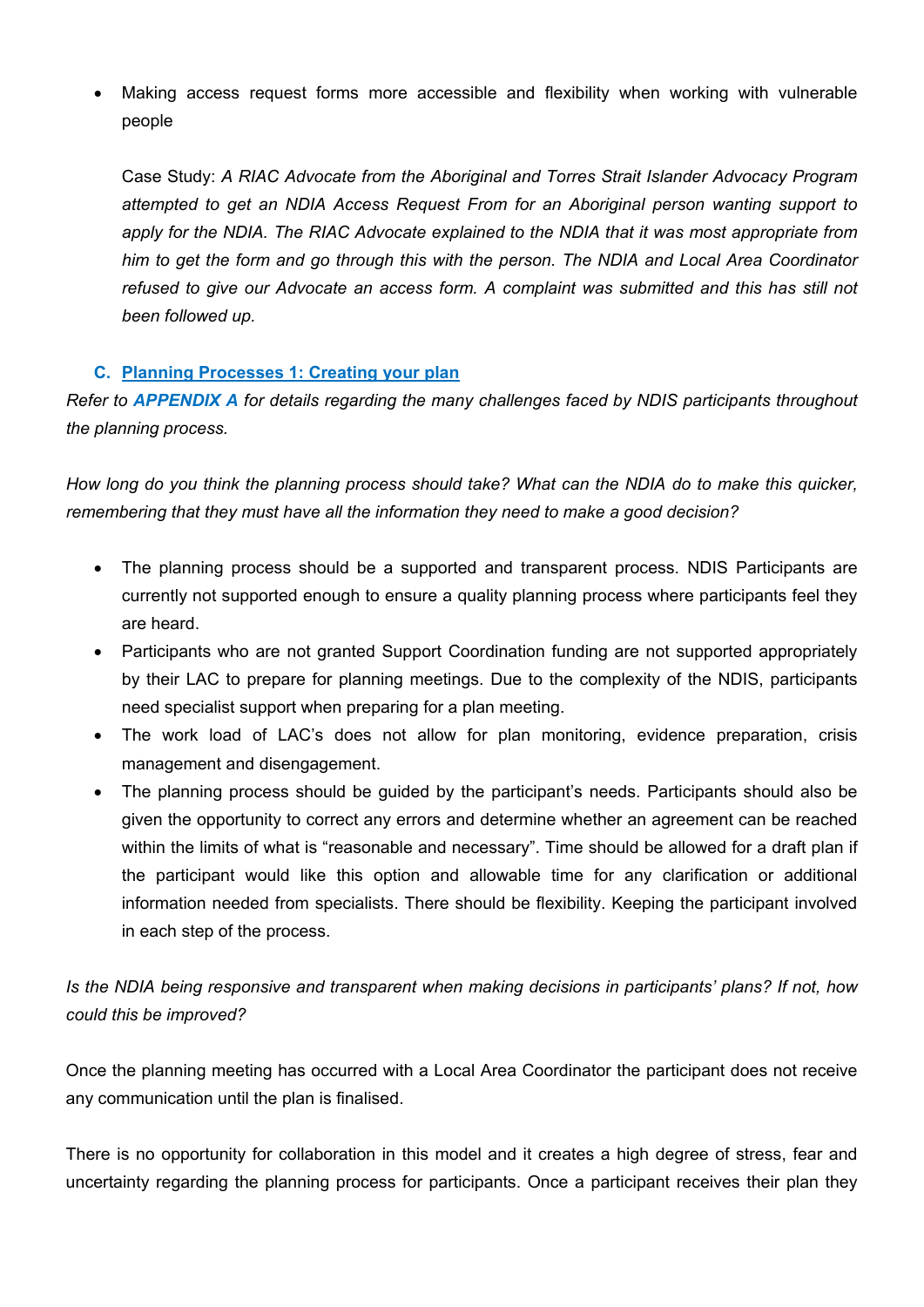are told if there are any issues they need to submit a review which causes more anxiety because participants know this can take months to resolve. This is the opposite of a transparent model which is what the NDIA needs to move towards.

Getting the plan correct initially is critical in preventing unnecessary review requests. This level of quality should be prioritised over getting plans approved quickly and carelessly. The demand for advocacy service is increasing and RIAC is constantly being requested to provide support to people in plan review meetings because they are "scared" and "going to battle for support". This is not what advocacy resources should be used for in the system and something needs to be done to address this.

# *Recommendations*

- Co-designing of plans between the participant, LAC and NDIA.
- NDIA Delegate to provide a draft Plan.
- Participants should receive an interim plan if there are delays in gathering evidence to determine appropriate funding.
- NDIA Delegates to meet participants and LAC together if participants have questions regarding their draft Plan
- Improved communication and training between LACs and NDIS
- LAC role to be revised so they are not primarily responsible for the planning meetings. LAC's are better utilised for linkages and support to understand and implement Plans and assist to gather evidence.
- Planning meetings should not be over the phone unless requested by the family
- Increased staffing cap to enable NDIA Delegates time to get Plans correct initially
- The co-design of plans approach is consistent with section 4(8) of the NDIS Act 2013 *People with disability have the same right as other members of Australian society to be able to determine their own best interests, including the right to exercise choice and control, and to*  engage as equal partners in decisions that will affect their lives, to the full extent of their *capacity.*

# **D. Planning Processes 2: Using and reviewing plans**

*Refer to APPENDIX A for details regarding the challenges faced by NDIS participants using and reviewing their plans.*

*Is the NDIA giving people enough, and the right type of information, to help them use their plan? If not, what other information could the NDIA provide?*

The current LAC model is highly flawed and LAC's work load preparing plans is significant and they are not able to support participants to understand and engage with their plan.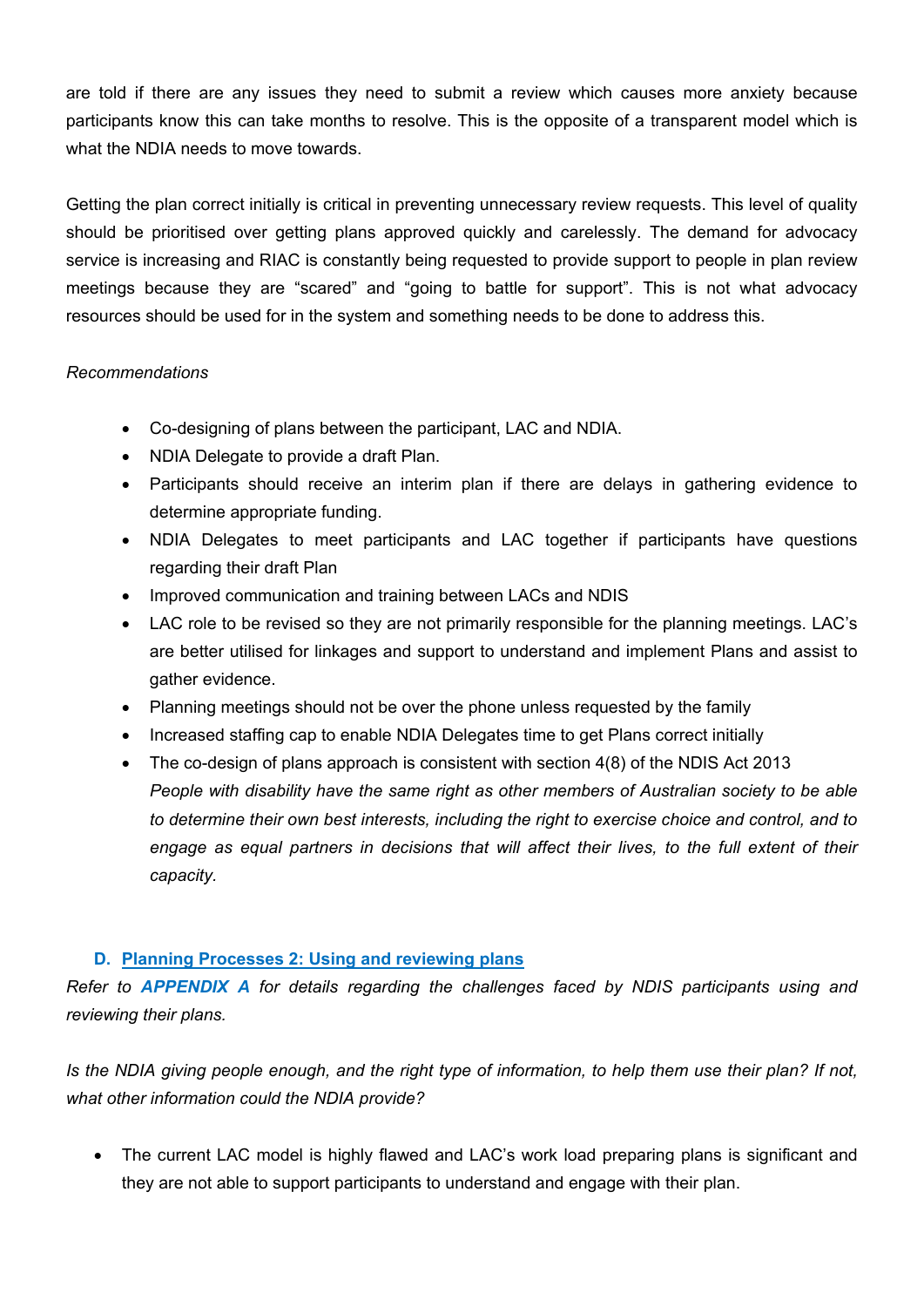- Participants not deemed 'complex enough' are not provided with funding for a Support Coordinator which leaves them vulnerable and at a greater risk of disengaging with the NDIS.
- RIAC has observed the following issues arise for participants from LAC's ill-equipped to implement NDIS plans:
	- $\circ$  Underspending in the plan
	- o Difficulty engaging with services
	- o Service providers changing
	- o Services unavailable in particular areas
	- $\circ$  Crisis situations, changing circumstance especially psychosocial participants with impairments of an episodic nature
	- o NDIS Plan finance administration issues
	- o Unsatisfied with the plan and not knowing how to change
	- o Gathering additional evidence to support with the review process
	- o Difficulty understanding the review process
- All the above issues can be enhanced depending on the particular LAC's workload, whether the LAC is on leave, and the high turnover of LAC staff. The LAC role is currently unsustainable and requires urgent revision. An increased number of staff is required to ensure participants are supported throughout the duration of their plan.

*Recommendations*

- LAC's not to conduct plan reviews but instead provide increased support for participants to implement their plans and resolve procedural, administrative and finance issues with plan
- LAC's to support preparing evidence for a plan review and monitoring the plan
- Plan reviews to be arranged with an NDIA Planner and LAC and for draft plans to be provided to participants
- Specialised NDIA planners to support participant needs based on disabilities
- Revising the Support Coordination model to ensure complex participants are supported based on their needs, not based on the amount of hours in their NDIS plans – there are too many variables that increase utilisation of support coordination funding.

# **E. Appealing a decision by the NDIA**

*Refer to APPENDIX A for details regarding the challenges faced by NDIS participants appealing decisions from the NDIA.*

*Issues:*

- Time frames
- Cost of providing additional evidence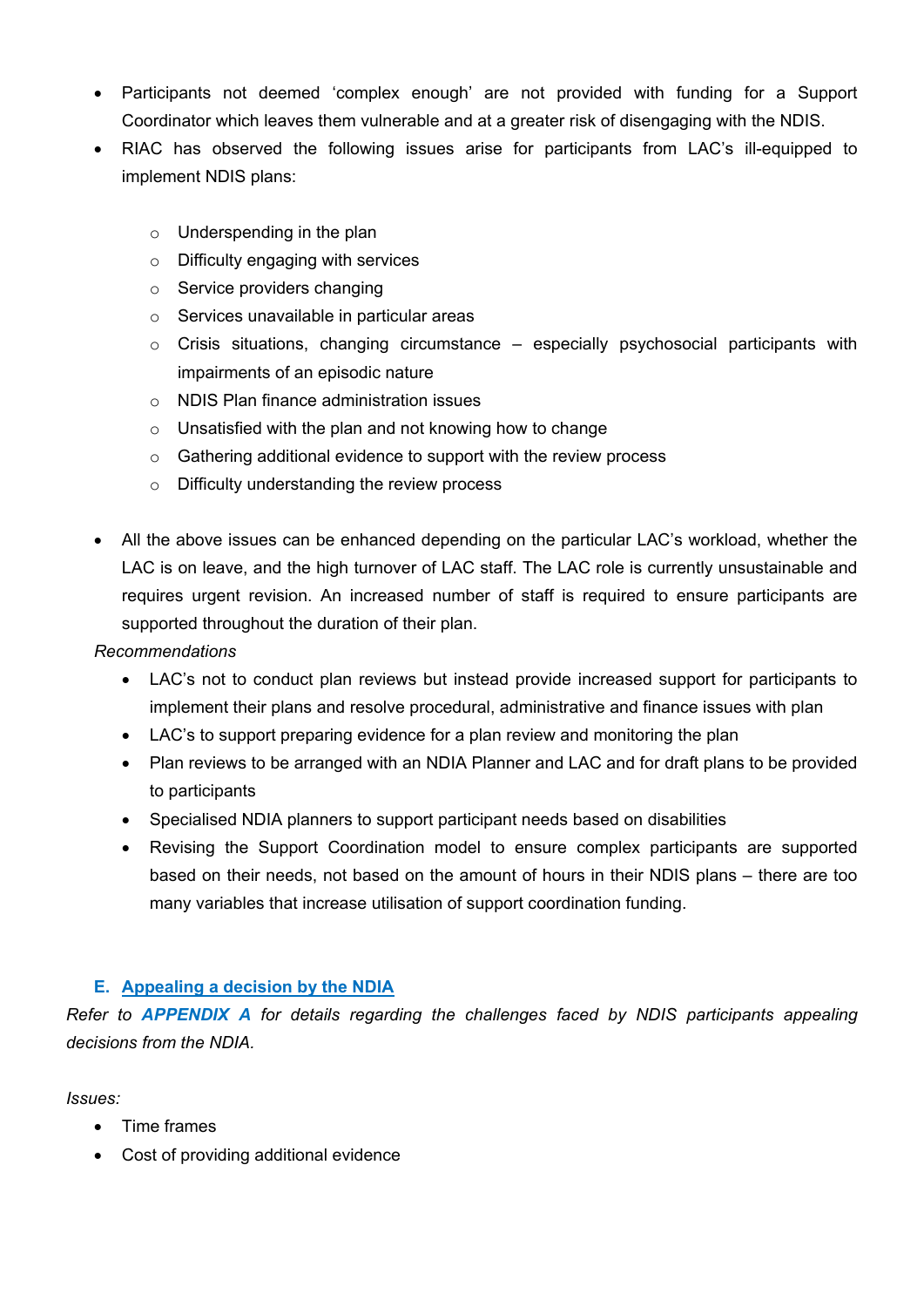- Appeal applications outlasting the NDIS Plan is unacceptable and defeats the purpose of a plan review process
- NDIS Plans outlasting the AAT appeal process and if a matter is settled a participant receives a new 12 month plan without the process of a plan review to update their plan appropriately.
- Ensuring that participants receive adequate support during external review by the AAT. When an individual is not supported in negotiating a settlement with the NDIA, the potential for the agency to excessively influence the outcome in the agency's favour is too great.

#### *Recommendations:*

- Participants should be contacted within 30 days for any additional evidence/information required to support their internal review.
- Reviews should be resolved within 3 months of being submitted unless evidence from the participants is being obtained which takes longer.
- If a participant is unable the gather appropriate evidence they should be supported to be linked in appropriately.
- Better collaboration from the NDIA with treating professionals, family and carers to understand the circumstances of the review request.

# **F. Removing red tape from the NDIS**

*Do you think there are parts of the NDIS Act and the Rules that are not working or make things harder for people interacting with the NDIS?*

It appears the key issues are not related directly to the *NDIS Act* or Rules but as explained in this submission, the issues arise from the NDIA disregarding the Act and Rules such as legislated time frames that are consistently not followed. The essence of the legislation relating to choice and control and collaboration with participants is also overshadowed by the decisions the agency makes.

The NDIA has very little accountability if it is not following the legislation or Federal Court rulings. There are no statistics regarding the number of times the NDIA have not followed the legislated timeframes. A governing body is required which can hold the NDIA accountable to their obligations under the legislation. The Commonwealth Ombudsman's power is severely limited in this area.

# **G. Plan Amendments;**

*Recommendations:*

- Constant changes to plan dates cause issues with participants, service agreements and invoice payments. These errors often take months to resolve. If this can be resolved by reducing red tape it would be appropriate for the NDIA to implement these.
- A participant should be given as much time as they need to provide evidence to support changes they are requesting in a plan amendment and should be supported through this process. It can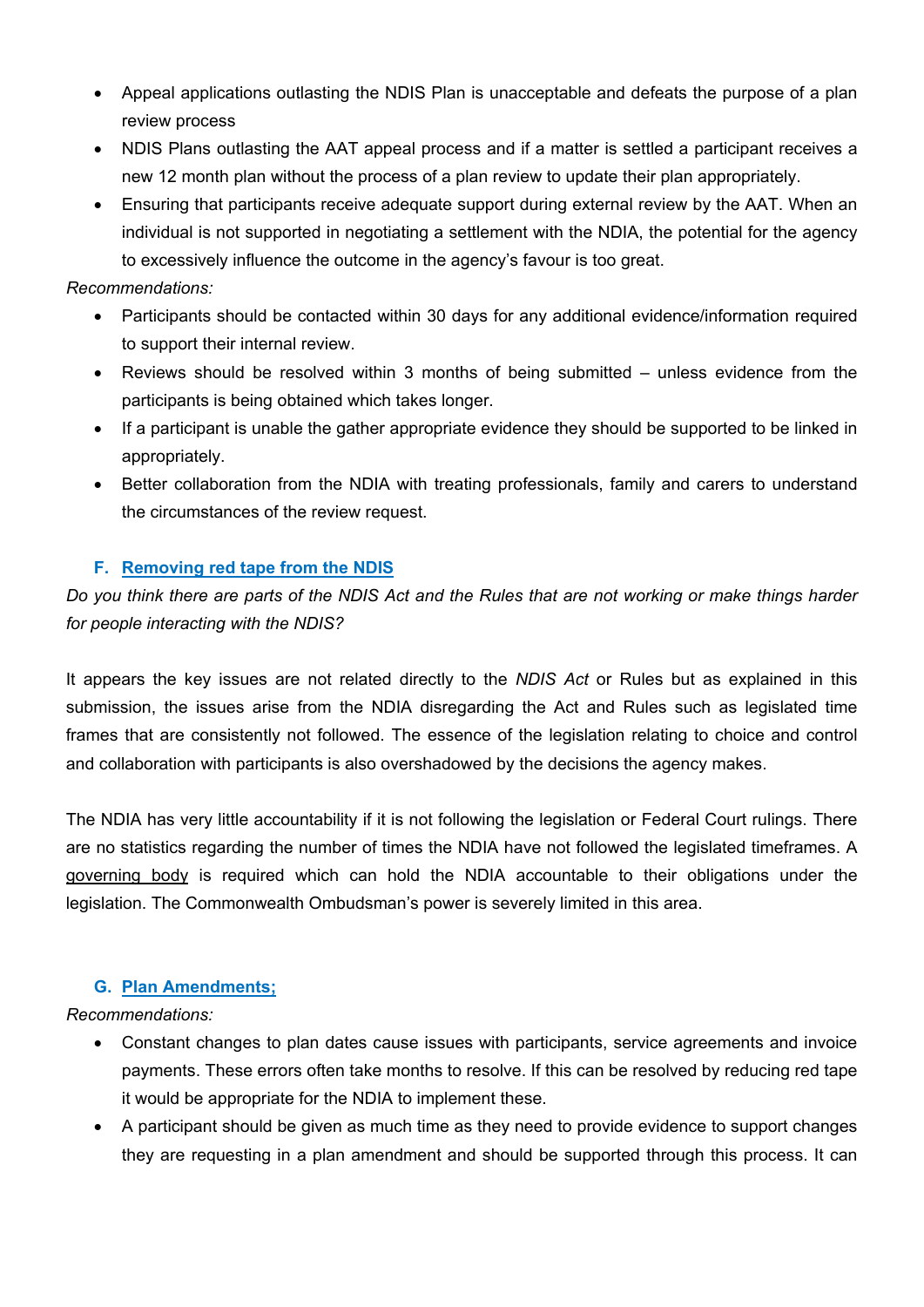be very intimidating for participants to seek this evidence unsupported and there is a risk the treating professional does not understand what will satisfy the NDIS.

• The date of the plan should not have to change unless there needs to be a significant change to the plan where a full plan review is required to occur.

# **H. Additional Information**

Please see **APPENDIX A –** *Submission to the Joint Standing Committee on the National Disability Insurance Scheme (NDIS): NDIS Planning, 6 September 2019* for further discussion regarding issues and recommendations for improving the NDIS.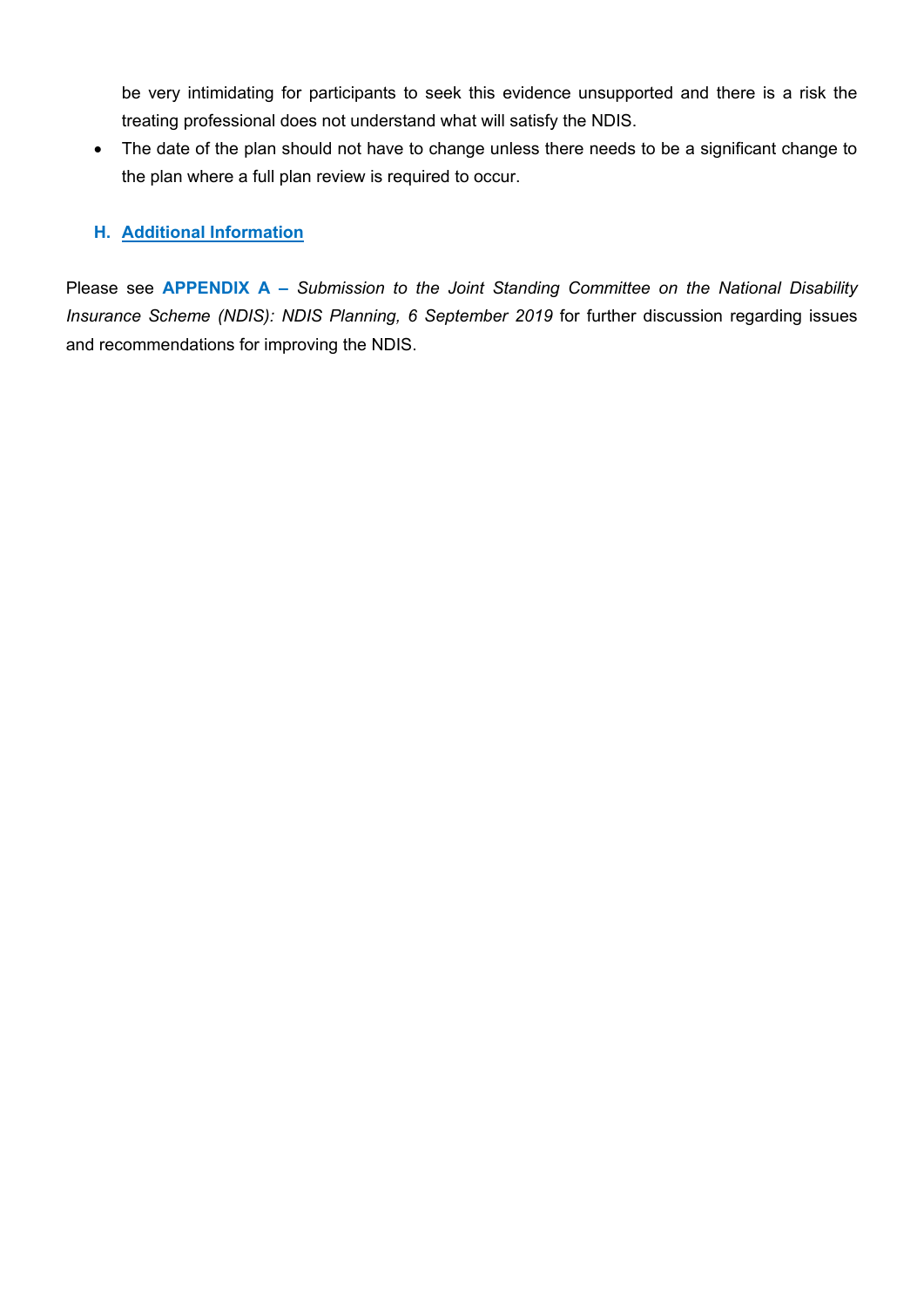The agencies contributing to this submission thank the enquiry for the opportunity to provide a submission for this review on behalf of NDIS Participants and advocates supporting them.

All advocacy agencies are finding the complexity of participants' experience with the NDIS is making our staff's workload unsustainable. We have long waitlists and have resorted to closing our intake when the increasing demand for individual advocacy has been unmanageable.

We value the NDIS and the support it provides to Australians living with a disability. When it works, it works well and can positively impact lives. However, there are currently too many steps along the process where errors and issues can occur and take too long to resolve, even when only something minor. This can be enough to trigger trauma and distress in participants, their families and their other support networks. This is something our Advocates see participants experiencing throughout the NDIS journey and it is unacceptable that this system can create such a negative experience for our most vulnerable Australians. We look forward to the implementation of this NDIS review.

Yours sincerely,

Karryn Goode CEO *Rights Information and Advocacy Centre*

Deidre Griffiths CEO *Villamanta Disability Rights Legal Service Inc*

Julie Phillips Service Manager *Disability Discrimination Legal Service Inc*

Geoff Southwell CEO *Leadership Plus Inc*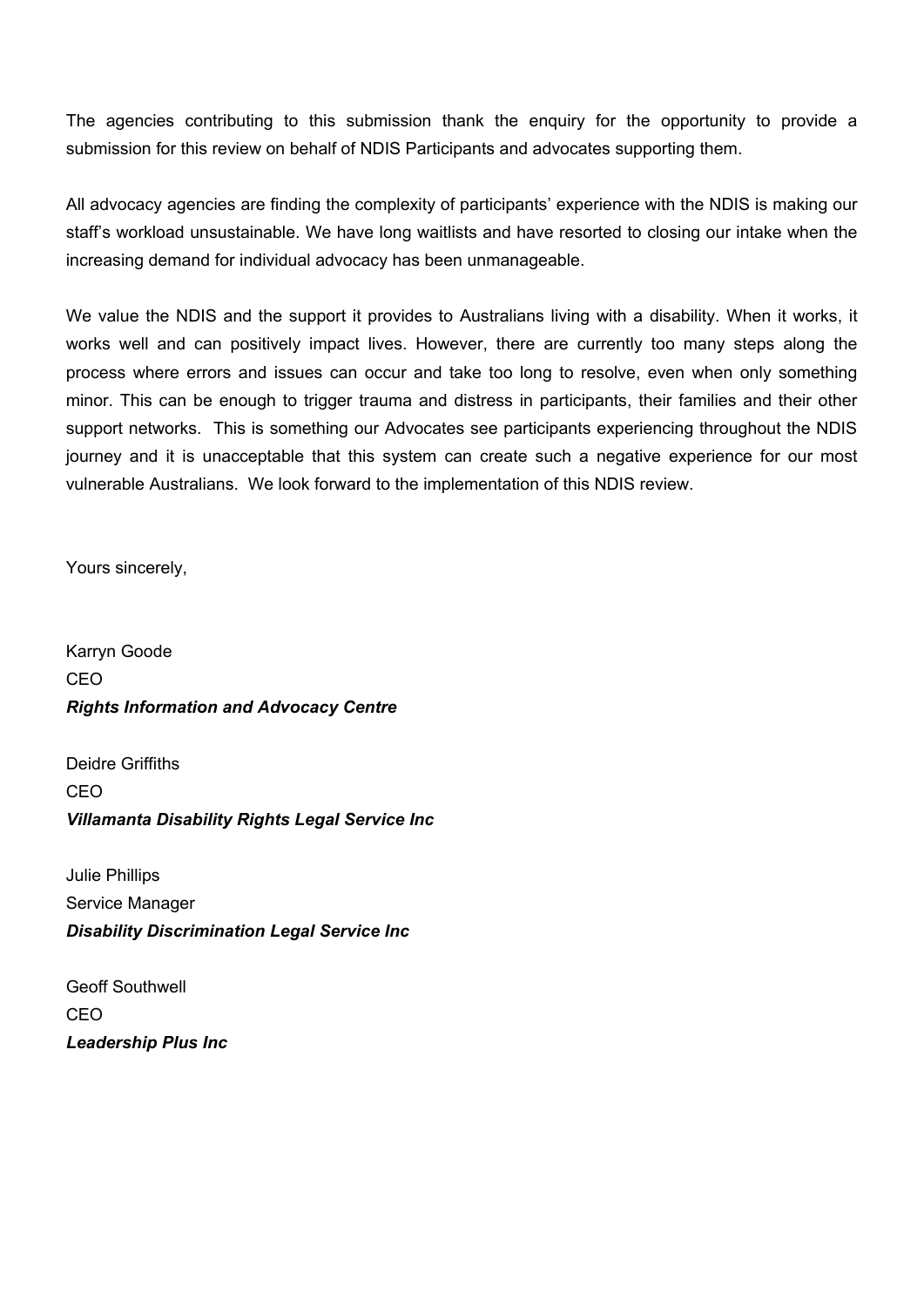**APPENDIX A – Submission to the Joint Standing Committee on the National Disability Insurance Scheme (NDIS): NDIS Planning, 6 September 2019**

# **Submission to the Joint Standing Committee on the National Disability Insurance Scheme (NDIS): NDIS Planning**

#### **Reference Items**

We will address the following identified reference items within our submission:

- a. the experience, expertise and qualifications of planners;
- b. the ability of planners to understand and address complex needs;
- c. the ongoing training and professional development of planners;
- d. the overall number of planners relative to the demand for plans;
- e. participant involvement in planning processes and the efficacy of introducing draft plans;
- f. the incidence, severity and impact of plan gaps;
- g. the reassessment process, including the incidence and impact of funding changes;
- h. the review process and means to streamline it;
- i. the incidence of appeals to the AAT and possible measures to reduce the number;
- j. the circumstances in which plans could be automatically rolled-over;
- k. the circumstances in which longer plans could be introduced;
- l. the adequacy of the planning process for rural and regional participants; and
- m. Any other related matters.

# **a. The experience, expertise and qualifications of planners;**

Barriers:

- Local Area Coordinators (LAC) conducting plan reviews which can cause inaccurate and misconstrued information being forwarded to NDIA delegates for Plan approval. It creates a middleman approach, which makes the NDIA seem faceless to participants.
- Plans compiled by LACs, compared to NDIA Planners, cause increased inconsistency in plans and decreased faith in LACs and the NDIA for participants and the wider community.
- LACs not consistently understanding how NDIA funding can be utilised.
- LACs often telling participants how to use their Plans without fully understanding their situation due to time constraints and therefore, limiting many people with disabilities to mundane activities.
- Lack of choice and control sometimes LAC's disregard the person with a disability's needs. Often LAC will respond to a client's request as "the NDIA won't fund that", without seeking clarification whether it is reasonable and necessary and offering options for appeal and review.
- Inconsistent plans based on which NDIA delegate approves the plan. Plans for participants of similar needs can vary significantly depending on experience and qualification of the delegate. This creates uncertainty through the whole planning process. This causes anxiety with families at the planning stage and causes animosity towards LACs and the NDIA.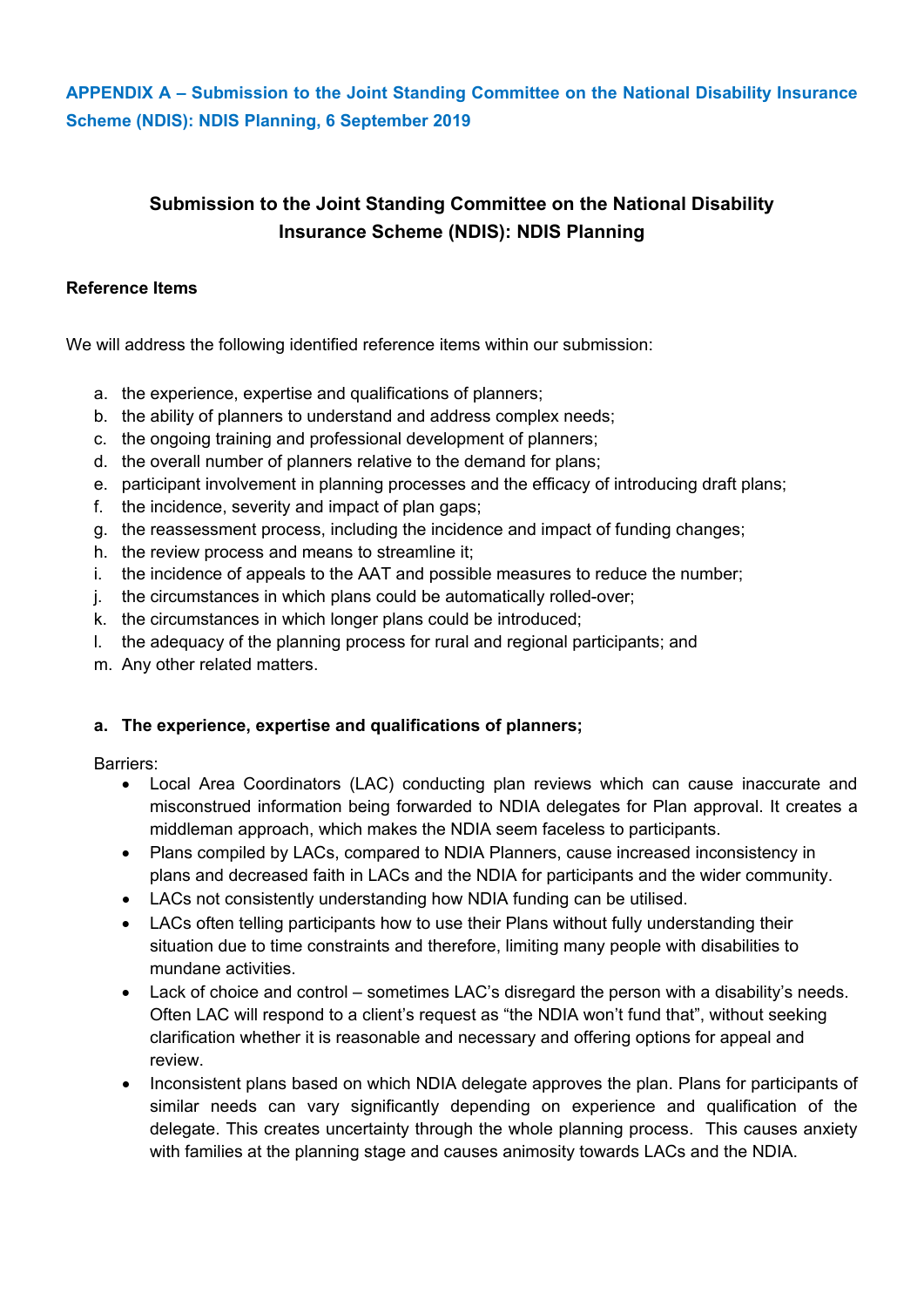- o *Example: two children in the same family with Autism Level 2 and very similar medical reports and needs requested to the LAC. The plans went to two different NDIA Planners, one plan was returned with an \$11,000 Core Budget, and the other with a \$0 Core Budget.*
- NDIA Planners not qualified to make decisions about Plans regarding participants they have never met.
- This model is not consistent with section 4(3) of the NDIS Act 2013 *People with disability and their families and carers should have certainty that people with disability will receive the care and support they need over their lifetime.*

Recommendations:

- Co-designing of plans between the participant, LAC and NDIA.
- NDIA Delegate to provide a draft Plan
- NDIA Delegates to meet participants and LAC together if participants have questions regarding their draft Plan
- Improved communication and training between LACs and NDIS
- LAC role to be revised so they are not primarily responsible for the planning meetings. LACs are better utilised for linkages and support to understand, implement Plans and assist to gather evidence.
- Increased staffing cap to enable NDIA Delegates time to get Plans correct initially
- The co-design of plans approach is consistent with section 4(8) of the NDIS Act 2013 *People with disability have the same right as other members of Australian society to be able to determine their own best interests, including the right to exercise choice and control, and to engage as equal partners in decisions that will affect their lives, to the full extent of their capacity.*

# **b. The ability of planners to understand and address complex needs;**

Barriers:

- LACs planners with lack of training and understanding omit critical information for the NDIA. This causes concern when it is apparent the NDIA are relying on report from LAC rather than reading all of the specialist evidence for a participant.
- Difficult for an NDIA delegate to understand a participant's needs if they have never met.
- Participants who find planning meetings uncomfortable can easily omit important information, which would assist the LAC to understand their needs.
- Participants can present well at meetings without being able to articulate and advocate for what they need.
- Participants not being supported to obtain appropriate evidence from specialists.
- Support Coordination being denied for participants only very complex participants appear to be getting this support in their plans. This leaves participants who may not fit the category of "very complex" but need more support than what LACs can offer them to connect with services, understand and utilise their plan.

Recommendations:

- See recommendations in a. above.
- All people with disabilities and their families may have complex needs. To ensure plans correctly reflect the complexities of people the NDIA should invest the time at the planning stages to consider these needs.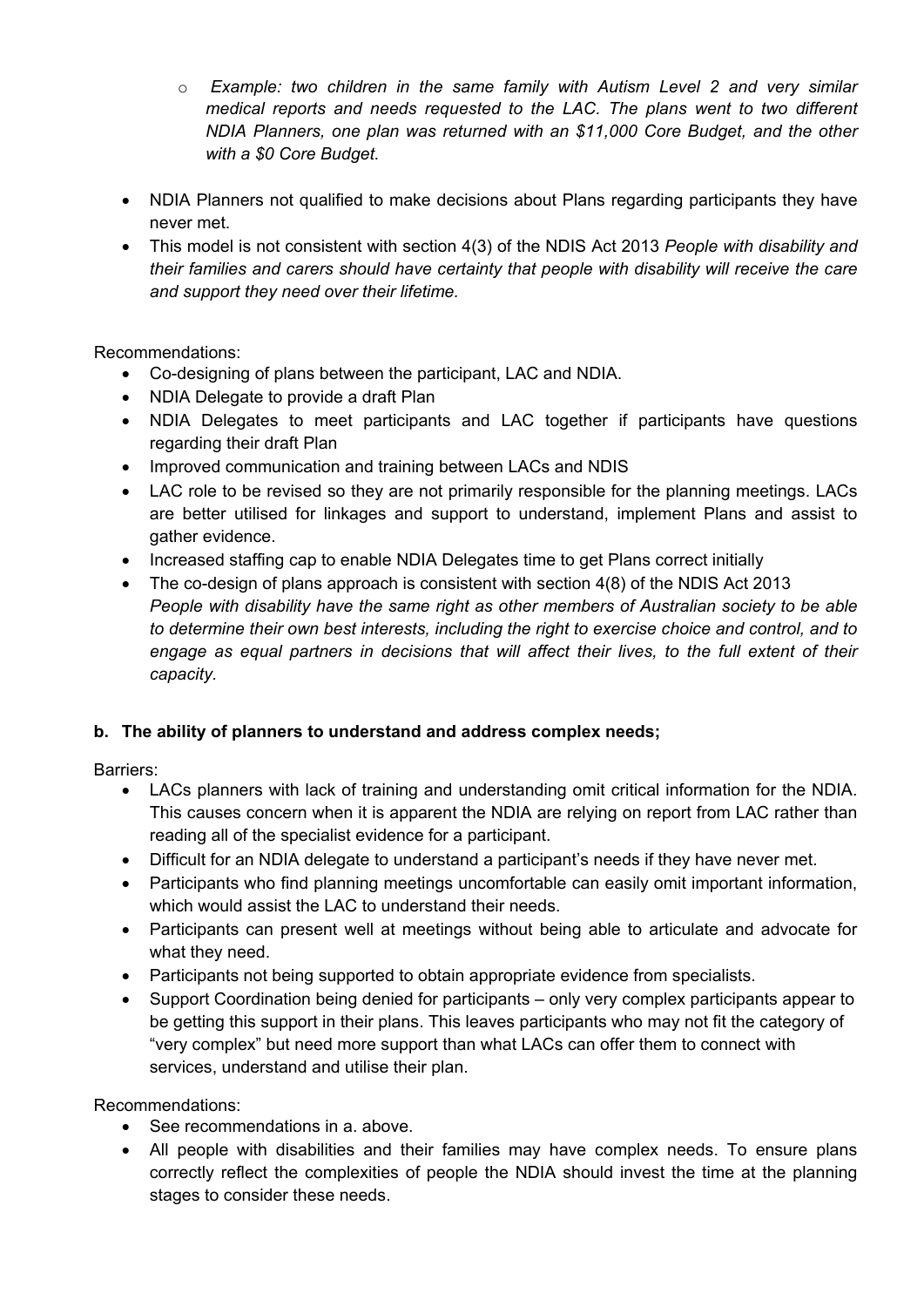- Section 4(12) of the Act should be taken into consideration to address the complex needs of participants - *The role of families, carers and other significant persons in the lives of people with disability is to be acknowledged and respected.* The complexities of the NDIS administrative process are becoming increasingly difficult for families to cope with.
- The LAC should have capacity to support participants during points of crisis, but also to proactively provide support to prevent points of crisis.

# **c. The ongoing training and professional development of planners;**

Barriers:

- Reported lack of sensitivity and misunderstanding of people's disabilities.
- The NDIA maintains on their website that transport should be categorised into levels and the website still inaccurately refers to the McGarrigle decision from the AAT that was overturned by the Federal Court. The NDIS planners are continuously telling participants they get a "contribution" to transport. This is all inconsistent with the Federal Court McGarrigle decision that supports should be fully funded.

Recommendations:

- Increased training regarding relevant legally binding outcomes of Federal Court decisions
- Improved training for NDIA and LACs in the following areas:
	- $\circ$  Cultural competency training for working with Aboriginal and Torres Strait Islander People
	- o Mental Health
	- o Human rights obligations under the United Nations Convention on the Rights of Persons with Disabilities (UNCRPD)
	- o Understanding diversity in disabilities and not making assumptions and generalisations

# **d. The overall number of planners relative to the demand for plans;**

Barriers:

- Consistent reports from LACs and NDIA Planners that they are time constrained as excuses for delays and unresponsiveness – participants losing faith in the process.
- LACs not explaining or supporting participants in understanding their plans in a way suitable for the participant due to time constraints.
- Planning meetings going ahead despite lack of evidence, the participant needs for the right supports and participant receiving no support to obtain this evidence.
- LACs are under strain with unreasonable expectations from the NDIA.
- We have heard LACs say *"our case load is too high to be expected to do linkages"*
- LACs not implementing plans (when no Support Coordination) in a timely manner and sometimes not at all leading to underspending of plans.
- Feedback from LAC's is that the NDIA planners who approve plans engage in minimal discussion about the justification of supports and do not give the opportunity for additional evidence, questions or clarification to be asked to the participant or professional supports due to time constraints.

Recommendations:

- Same as part a. above
- LAC to have a more supportive role for participants to prepare and gather appropriate evidence for planning meetings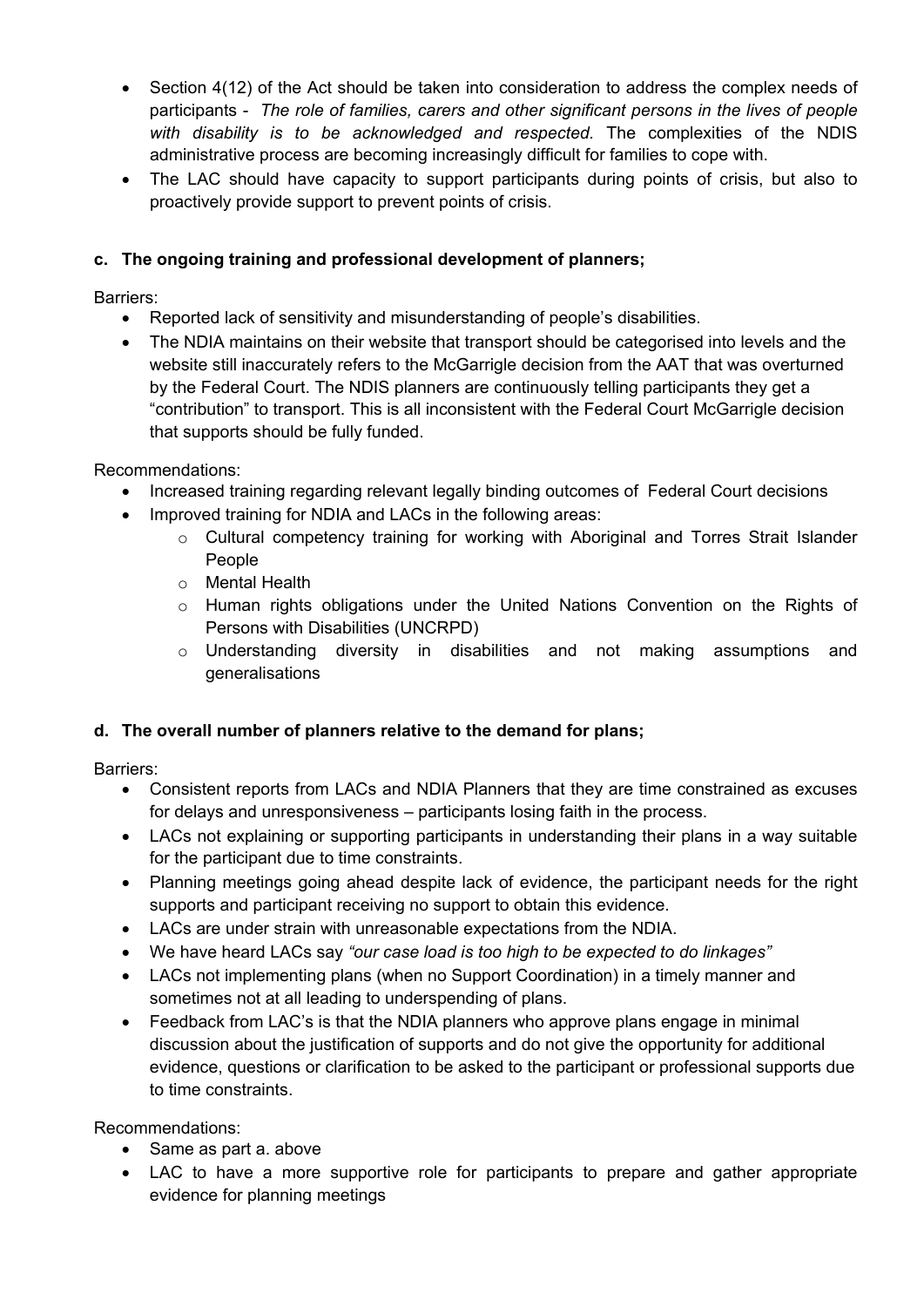• Improved communication between LACs and participants: KPIs for LACs to respond to participants (we receive multiple complaints from participants who never hear from their LAC until we are involved)

# **e. Participant involvement in planning processes and the efficacy of introducing draft plans;**

RIAC is highly supportive of introducing draft plans. Parts a-d above have identified various barriers for participants that could be resolved by introducing this. Although this step would be more resource intensive at the planning process, it has the following benefits:

- Resolve misunderstandings saving time and resources spent from the sector submitting reviews and appeals.
- Restoration of participant's faith in the NDIS planning process if they are being included.
- Time for participants and their families/support team to understand their plan and support categories.
- Reduction in internal and external reviews.

# **f. The incidence, severity and impact of plan gaps;**

Barriers:

- Constantly changing plans can create payment issues with providers. There are significant delays regarding provider reimbursements because of errors with NDIS plans. Providers await payments for months and months and on occasions are withdrawing vital services to participants.
- Escalation process with the NDIA Finance department is not effective.
- Providers invoicing participants directly for payment when NDIS does not resolve errors.
- *Example: the NDIA owed the Taxi Network \$5,000 which was overdue and despite multiple attempts to escalate this the NDIA did not pay the taxi network, the Taxi network withdrew services. The vulnerable participant missed day programs and his host family paid the \$5,000 out of their own funds so the service could be reinstated. The host family are still seeking reimbursement which has been promised for the last 5 months*

Recommendations:

- Increased support from the NDIA Finance Department to support NDIA Planners, LACs, Support Coordinators, Participants and anyone else making enquiries.
- Improved escalation pathways for finance
- Timeframe commitments to resolve financial complaints

# **g. The reassessment process, including the incidence and impact of funding changes;**

Barriers:

• Lack of funding continuity and fluctuating uncertain plans from year to year for participants is concerning. Reports from participants and providers is that these changes impact how services can work effectively. Even though participants can show evidence support is required, the NDIA reduces funding which has adverse consequences.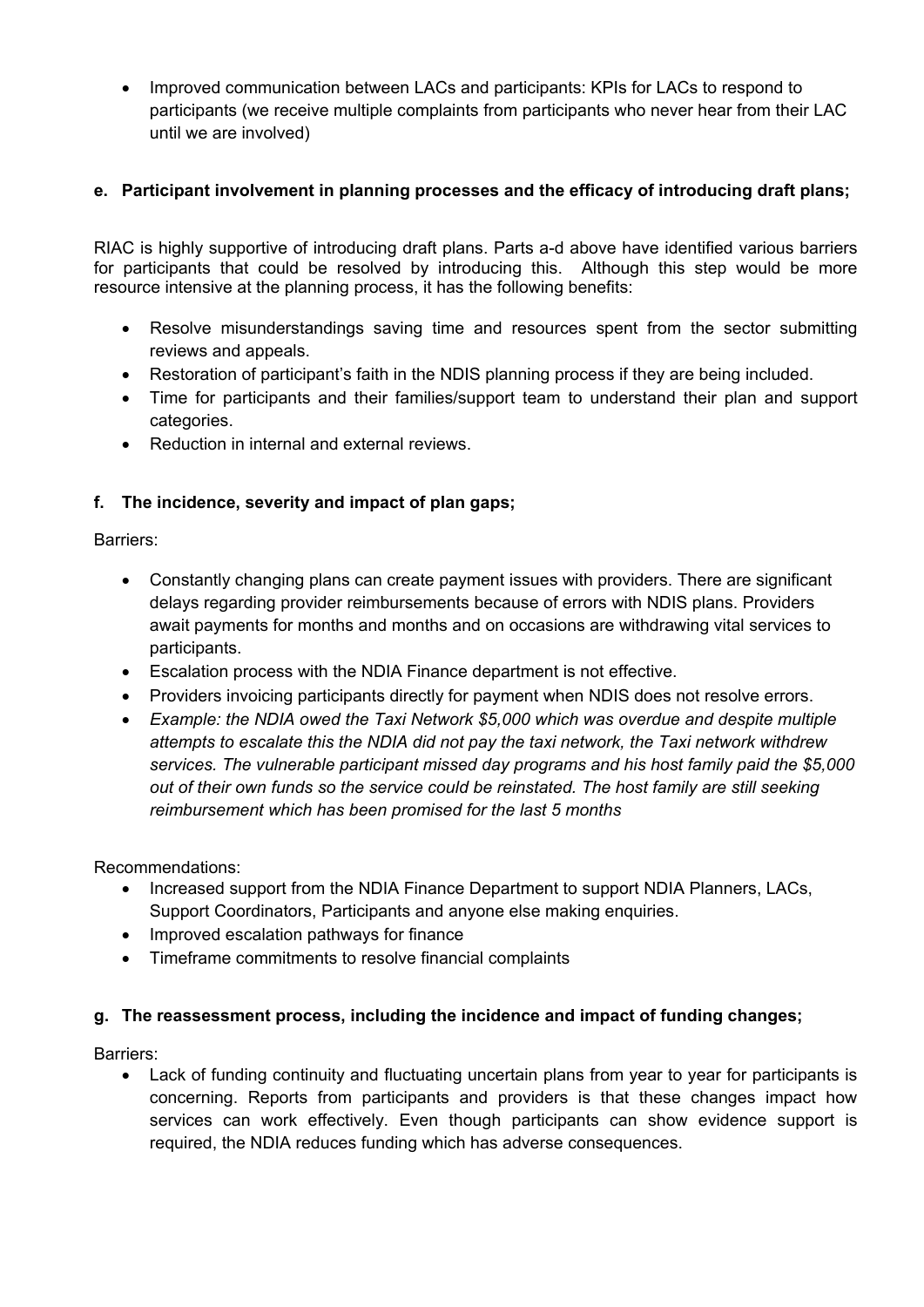- Fluctuating plans from year to year especially impacts participants with psychosocial disability who may have a severe functional impairment and services cannot work effectively if funding is fluctuating.
- If a participant is seeking an internal review of their plan, the focus of their next plan becomes about justifying why the support they need is necessary. By the time the review is addressed months of potentially critical treatment has been lost.
- People fear if they don't spend their funding they will lose their funding in the next plan. There are many reasonable explanations why participants are unable to spend their funding. E.g. Unable to find appropriate providers, crisis situations, issues with service providers.
- Funding changes without warning can also have negative impacts on other mainstream services and can leave vulnerable participants with out of pocket expenses for necessary services which the NDIS previously funded.
- NDIS Planners and decision makers are not having any regard to the operation and effectiveness of participant's previous plans. The NDIS Act Section 33 5(f) *states "In deciding whether or not to approve a statement of participant supports under subsection (2), the CEO must: have regard to the operation and effectiveness of any previous plans of the participant.*
- No reimbursement from the Agency if a participant appeals decision from Plan that is overturned. Delays in the review process mean participants experience out of pocket expenses for vital supports, which should have been funded initially. The impact of funding decisions is often unknown to planners and disregarded. The mental distress we see participants and their supports experience from these decisions can be devastating.
	- o *Example: Host Family Payments were ceased by the NDIS without notification to families. This left vulnerable individuals and host families without payments until this was reinstated months later causing financial strain on families. As a result of this, some Host Families were forced to cease providing support to participants. Host Family Payments have now been reinstated without any reimbursements.*
	- o *Example: MEPACS Alarm System for a client was previously funded by NDIS and*  when no longer funded by NDIS the Participant was invoiced personally without *consenting.*

Recommendations:

- Same as part a. above
- The co-designing of plans and draft plans
- Communication regarding funding changes and the implications of these changes for the participant and their holistic support network to ensure minimal disruptions.

# **h. The review process and means to streamline it;**

Barriers:

- Delays in review process leads to decline in mental health and faith in the NDIS process, leads to disengagement and continuity of supports and significant out of pocket expenses for necessary supports
- Delays are often still outlasting the expiration of NDIS Plans
- Delays disrupt the flow of the current plan, often leading to inefficient use of funds and time of therapists and support coordinators

Recommendations:

• Implementing more resources to the planning stage to circumvent the need for many reviews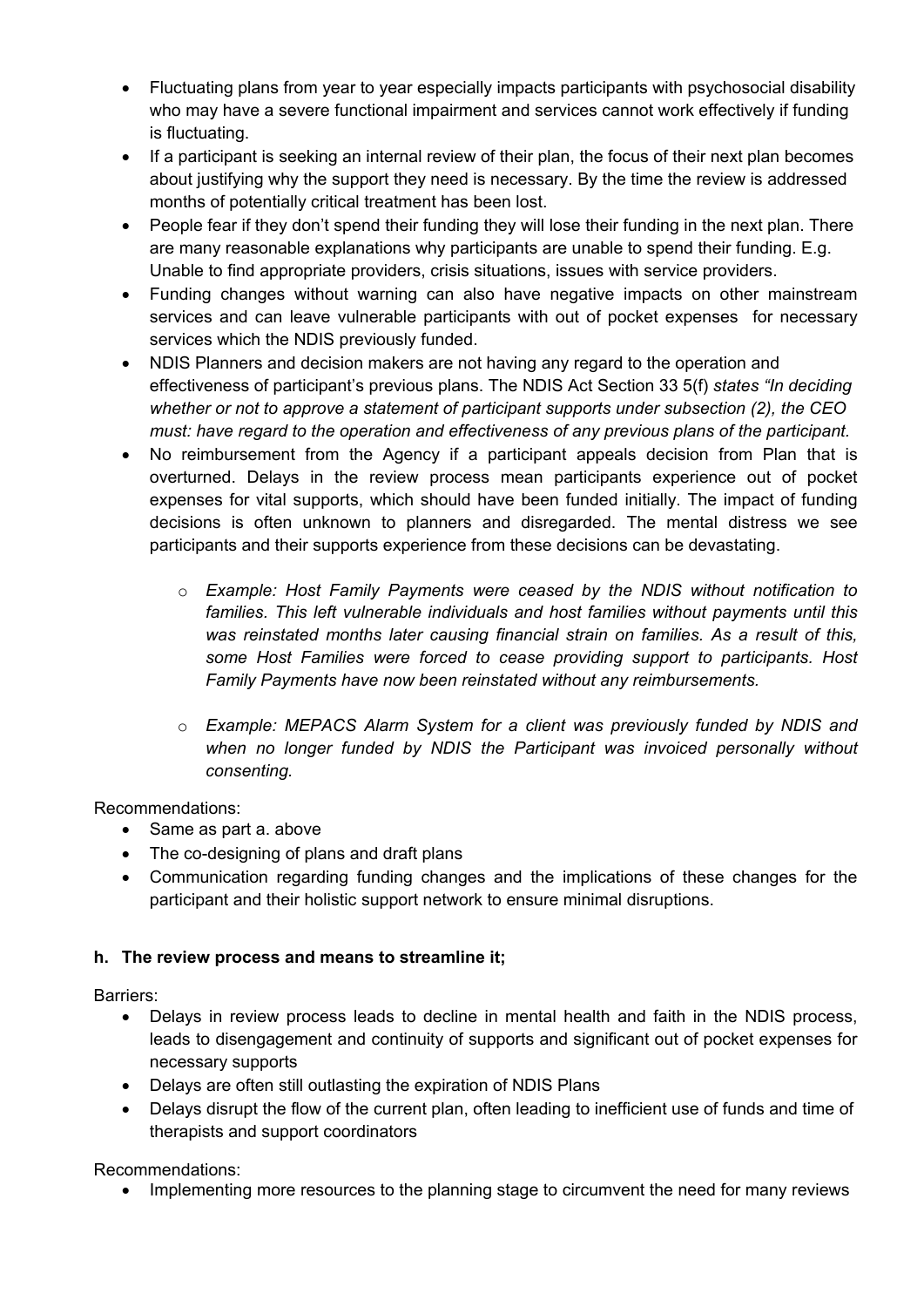- Legislative time frames for reviews
- Raising staffing cap to ensure volume of reviews can be addressed in a timely manner.

# **i. The incidence of appeals to the AAT and possible measures to reduce the number;**

Barriers:

- NDIS Planners and decision makers can often disregard previous outcomes of the AAT process. This disregards the NDIS Act Section 33 5(f) "*In deciding whether or not to approve a statement of participant supports under subsection (2), the CEO must: have regard to the operation and effectiveness of any previous plans of the participant.*
- The effect of the above means participants are required to re-submit reviews each year for supports that were approved from the AAT process. This affects each plan and the vital supports, especially if transport is in dispute. This creates isolation especially in regional and remote areas.
- The NDIS are continuously extending plans when participants are in the Tribunal process. This results in many issues for participants including:
	- o New service agreements need to be implemented each time
	- $\circ$  Providers are not willing to take participants with short plans as there is no quarantee that the plan will be extended
	- $\circ$  Confusion of how to implement a plan extension as there is very little assistance to navigate this, especially if the participant does not have support coordination.
	- $\circ$  The Tribunal is requiring the NDIA to submit a separate application in relation to plan extensions when a participant has an open AAT matter. This is resulting in participants having limited supports while involved in the slowly moving AAT process.

Recommendations

- Planners to take into account the above legislation when reviewing a participants plan. If a decision has been made by NDIA senior decision makers at any point (either usual planning process or AAT) that a support is reasonable and necessary, and there are no significant changes for the participant that the previous decision should still be relevant when undertaking a scheduled plan review.
- The recommendations in this submission will ensure there has been every opportunity for the participant and their support team to be involved in the funding required to support the participant.
- Representative from NDIA with appropriate delegation to provide clear feedback and instructions to be present at case conferences (on the minimal occasions this has occurred the process is highly efficient).
- Continue to build the capacity and efficiency of the Early Resolution Team to ensure a more streamlined process.
- NDIA to consult regularly with Advocacy and Legal organisations regarding the efficacy of the AAT process

# **j. The circumstances in which plans could be automatically rolled-over;**

Recommendations:

• Plans to be for a participant's lifetime that are reviewed from time to time or when there is a change in circumstances. This would take the pressure off the Agency to have continual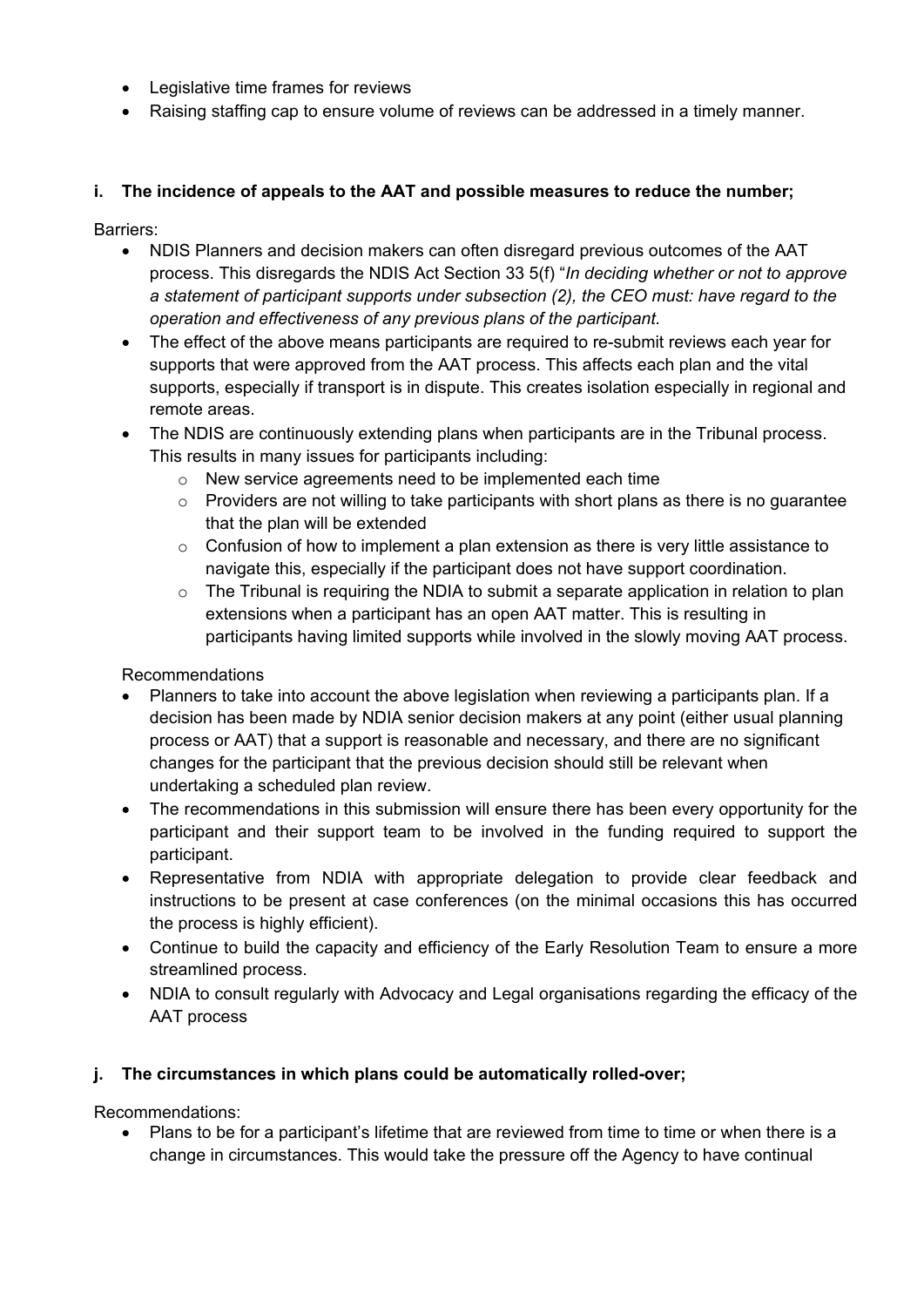reviews, they could be more efficient with RORD submissions, access requests, and supporting the people the scheme was meant to support.

- If a support meets the criteria for reasonable and necessary in one plan for it to consistently continue in following plans unless there is a significant change in circumstances.
- Provide the option for participants to roll over their plan if their circumstances haven't changed and the evidence suggests it is appropriate for supports to continue.

# **k. The circumstances in which longer plans could be introduced;**

Recommendations:

- Longer plans could be introduced with the co-designing of plans model. If requested by a participant and suitable for their circumstances, this could be appropriate.
- For longer plans to be implemented the change of circumstances process for an early plan review would need to be reliable to address any unexpected shortfall of the plan.
- Alternatively a model where plans are to be for a participant's lifetime and reviewed on a needs basis as stated above.

# **l. The adequacy of the planning process for rural and regional participants;**

Barriers:

- Planners need to be realistic about the services provided
- Transport should be fully funded which is problematic for participants who live in rural and regional areas
- Regarding Remote Classification
	- o NDIA (noting is a Commonwealth Agency) has adopted the Monash Model in determining extra supports/ benefit for the individuals who reside in a remote area by way of increased support rates to allow accessing services.
	- $\circ$  The adopting of the Monash Model though discriminates against people with a disability as the definition of 'remote' varies from the definition of remote under other Cth agencies eg. the Australian Taxation Office.
	- o e.g. Warracknabeal Post code 3393.
	- $\circ$  People can access remote Salary Packaging benefits via the Australian Taxation Office who live in this postcode. The Monash Model (NDIA) though still classes 3393 as 'regional".

Recommendations

- Classification of areas need to be consistent throughout Cth Government departments to avoid confusion.
- NDIA to update their Operational Guidelines regarding transport to be consistent with the Federal Court McGarrigle decision and appropriate training for planners to understand this.

# **m. Any other related matters.**

• LACs being instructed not to provide support to participants who are currently engaged with the Administrative Appeals Tribunal (AAT) leaving them unable to coordinate implementation of current plans.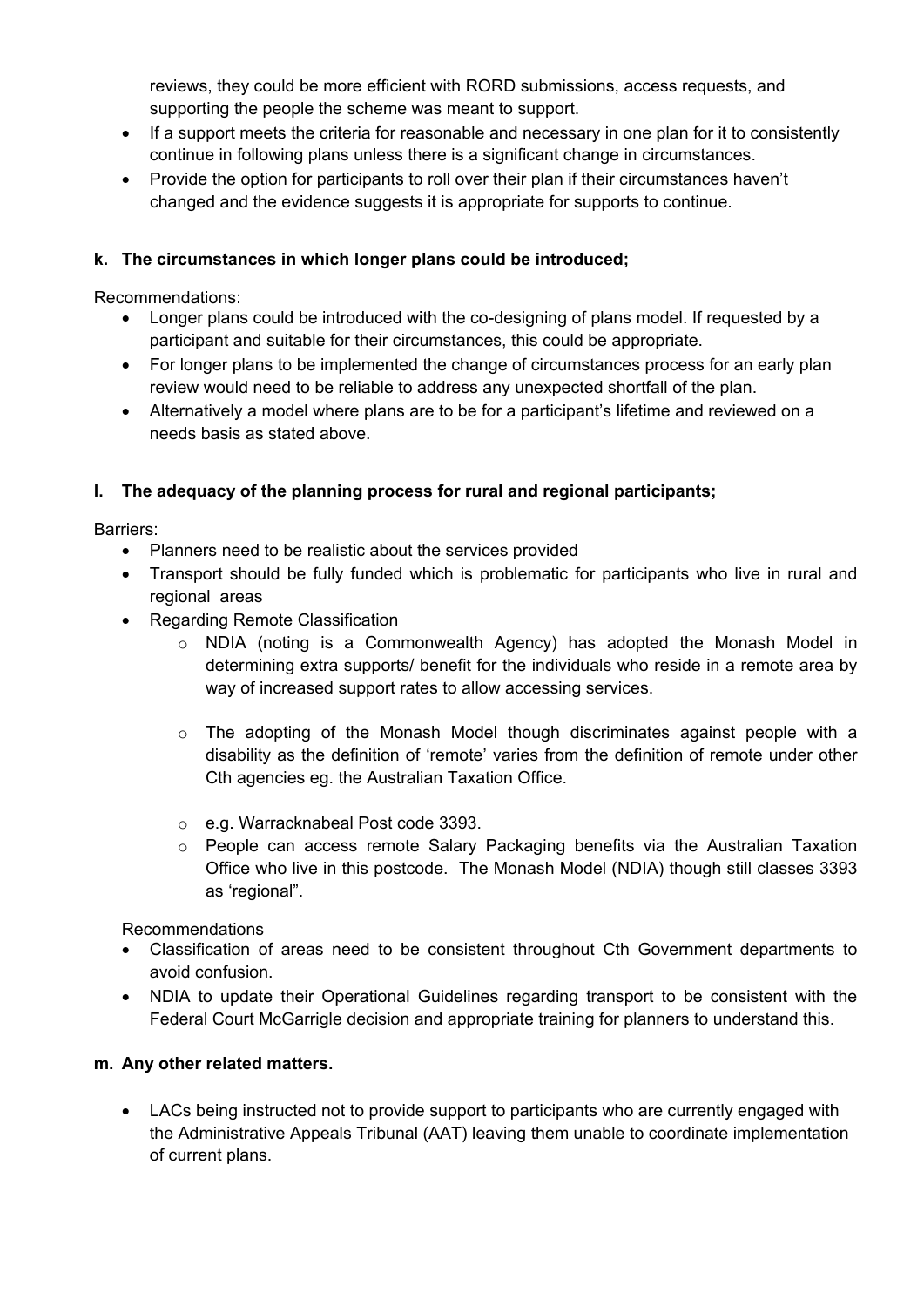- Removal of case management from the Disability Sector with no replacement under NDIS creation of an enormous gap in services for many participants.
- Appropriate options for participants where case management has been removed but is still necessary.
- Access to Delegates as to any other professional ie be able to phone them directly.
- Fully implement the current Aboriginal and Torres Strait Islander Engagement Strategy NDIS and ensure it is incorporated into all induction and training within the NDIA.
- The First Persons Disability Network has created a 10 point plan and blueprint for the way forward which RIAC also endorses and hopes is incorporated into any future initiatives or thinking from the NDIA in relation to working with Indigenous Communities: https://fpdn.org.au/ten-priorities-to-address-disability-inequity/

# Case Study

- **28/08/2017** A family sought the assistance of RIAC for a review of a reviewable decision (RORD) for their 29 year old son. At this time, the RORD had already been submitted some time before the first advocacy meeting. The family reside in regional Victoria and have little supports in the area for their son to access.
- After many discussions with the Agency, the mother decided that she wanted to proceed to the Administrative appeals tribunal.
- Copious amounts of information was provided, with many teleconferences and conciliation meetings which were held in the AAT process. Approximately 12mths was spent proving that the transport (among other things) was a reasonable and necessary support that must be fully funded.
- During this time, the participant was not able to access all of his services that were funded, as the transport funding was insufficient. This caused stress and isolation for the participant and his mother who was required to stay at home with her son.
- The outcome of the external review was successful for the participant and the much needed reasonable and necessary supports were put in place.
- The case was closed on **17/08/2018**
- Moving forward another 12 months to August 2019, the participant's mother contacted RIAC, as there had been a scheduled plan review.
- The approved plan had been cut significantly. The mother was extremely upset and distressed that the process that they had been through over the past 24 months was going to have to be re-lived.
- There had been no changes to her son's needs, in fact it was reported that he had the best year of his life so far. His parents were organising their first holiday without their son, as the supports he received were finally adequate.
- However, there had been a change to the support that the participant's mother could provide. She was now a carer of her elderly and palliative mother, which required visits to Melbourne three or more times a week. She could not always be there to provide all the support to (her now) 30 year old son.
- Again, an internal review was submitted, and again the wait has begun for a decision and again the participant cannot access his supports that were deemed reasonable and necessary only 12 months earlier.

Again, we thank the Joint Standing Committee for the opportunity to provide input into this inquiry. RIAC hopes to see the NDIS thrive for the benefit of participants, their families and all support networks. The implementation of the NDIS currently requires significant improvements to ensure the obligations of the United Nations Convention on the Rights of Persons with Disabilities (**UNCRPD**) are upheld. The objects